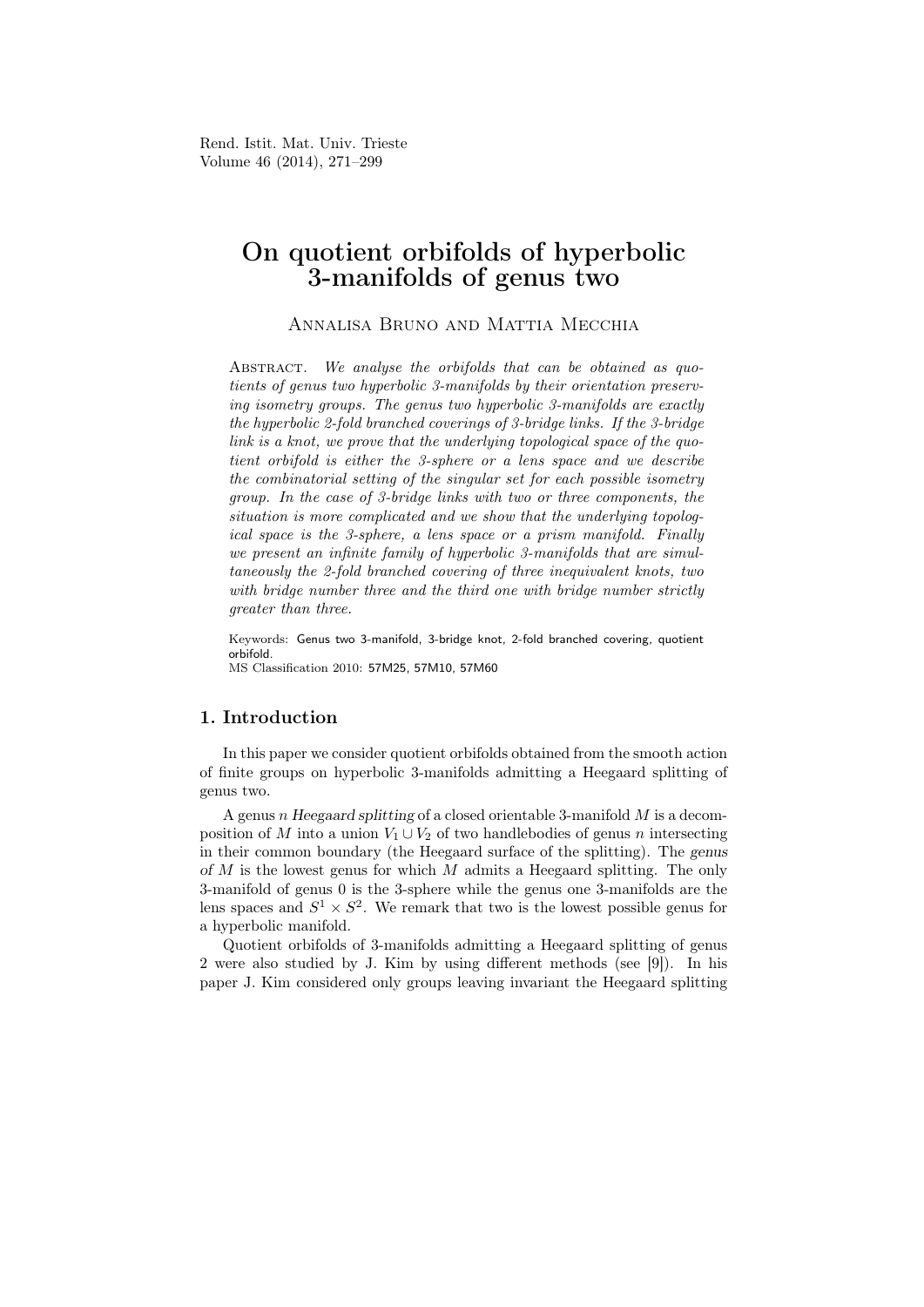of genus 2. Here we do not make this assumption. On the other hand the results in [9] include also non hyperbolic 3-manifolds.

We recall that 3-bridge knots are strictly related to genus two 3-manifolds. An *m*-bridge presentation of a knot K in the 3-sphere  $S<sup>3</sup>$  is a decomposition of the pair  $(S^3, K)$  into a union  $(B_1, a_1) \cup (B_2, a_2)$  where  $B_i$  for  $i = 1, 2$  is a 3-ball and  $a_i$  is a set of m arcs which are embedded in the standard way in  $B_i$ . We shall say that K is an m-bridge knot if  $m$  is the minimal number for which K admits an *m*-bridge presentation (see [17]).

Now a genus two closed orientable surface admits a *hyperelliptic involution*, (i.e. the quotient of the surface by the involution is  $S^2$ ). This involution extends in a standard way to a handlebody of genus two and has the property that, up to isotopy, any diffeomorphism of the surface commutes with it. So for any genus two Heegaard splitting of M there exists an orientation preserving involution of M, which we shall also call *hyperelliptic*, which leaves invariant the Heegaard splitting and induces the hyperelliptic involution on the Heegaard surface (in contrast with the two-dimensional case, a genus two 3-manifold admits, in general, more than one hyperelliptic involution, even up to isotopy).

The quotient of M by a hyperelliptic involution is topologically  $S^3$  and its singular set is a link  $L$ . In this case the Heegaard splitting of  $M$  naturally induces a 3-bridge presentation  $(B_1, a_1) \cup (B_2, a_2)$  of L where each  $(B_i, a_i)$  is the quotient of a handlebody of the Heegaard splitting .

Conversely, a sphere that induces an  $m$ -bridge presentation of  $L$  lifts to a Heegaard surface of genus  $m-1$  of the 2-fold branched covering of L. In particular a 3-bridge presentation induces a genus two Heegaard splitting of the 2-fold branched covering and the covering involution is hyperelliptic.

We can conclude that the hyperbolic 3-manifolds of genus two are exactly the hyperbolic 3-manifolds that are the 2-fold branched covering of a 3-bridge link. This representation is not unique, in fact there exist examples of three inequivalent 3-bridge knots with the same hyperbolic 2-fold branched covering (see [10, Section 5]). In [16] it is proved that a hyperbolic 3-manifold of genus two is the 2-fold branched covering of at most three 3-bridge links. The representation of 3-manifolds as 2-fold branched coverings of knots and links have been extensively studied (see for example the survey by L. Paoluzzi [15] and the recent results by J.E. Greene [7])

In this paper we prove the following theorem about the structure of the quotient orbifolds of hyperbolic 3-manifolds of genus two. We remark that by the Thurston orbifold geometrization theorem (see [4]), any periodic diffeomorphism of a hyperbolic 3-manifold  $M$  is conjugate to an isometry of  $M$ , so we can suppose that the covering transformation of a 3-bridge link is an isometry. We recall also that a prism manifold is a Seifert 3-manifold such that its base orbifold is a 2-sphere with three singular points, two of them of singularity index 2 (see [14]).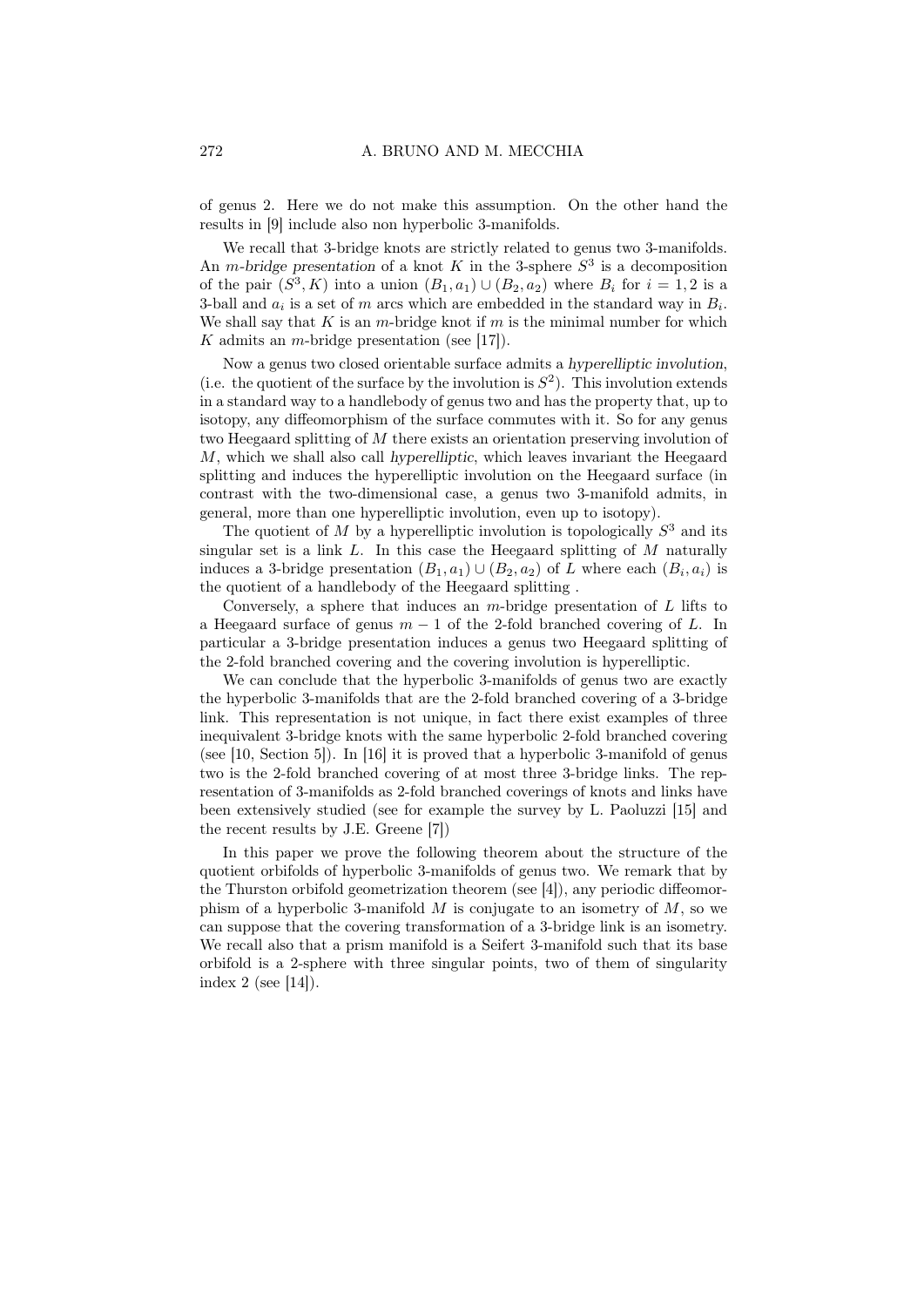THEOREM 1.1. Let L be a 3-bridge link and let M be the 3-manifold of genus  $2$ that is the 2-fold branched covering of L Suppose that M is hyperbolic and denote by G a group of orientation preserving isometries of M containing the covering involution of L.

- 1. If L is a knot, then the underlying topological space of  $M/G$  is either  $S^3$ or a lens space and the combinatorial setting of the singular set of  $M/G$ is represented in Figure 1. If the underlying topological space is a lens space, then the covering transformation of  $L$  is central in  $G$ .
- 2. If L has two or three components, the underlying topological space of  $M/G$ is  $S<sup>3</sup>$ , a lens space or a prism manifold. If the underlying topological space is a prism manifold, then
	- the symmetries of L that are projections of elements of G and fix setwise each component of L form a non-trivial cyclic group acting freely on  $S^3$ ;
	- the symmetries of L preserving the orientation of  $S<sup>3</sup>$  induce a group acting faithfully on the set of the components of L that is isomorphic to the symmetry group  $S_n$  where n is the number of the components.



Figure 1: Admissible singular sets for  $M/G$  if L is a knot.

The proof of the theorem is based on the characterization of the isometry group of the hyperbolic 3-manifolds of genus two given in [10].

By Thurston orbifold geometrization theorem (see [4]) any finite group of diffeomorphisms of  $M$  is conjugate to a group of isometries, so the theorem holds also for finite groups of diffeomorphisms containing a hyperelliptic involution.

The underlying topological spaces are analysed both for knots and links with more than one component. In the knot case, if the underlying topological space is not  $S<sup>3</sup>$ , then the hyperelliptic involution of L is central and each element of  $G$  projects to a symmetry of  $L$  (the 2-fold branched covering has no " hidden symmetries"). We remark also that the situation of quotient orbifolds with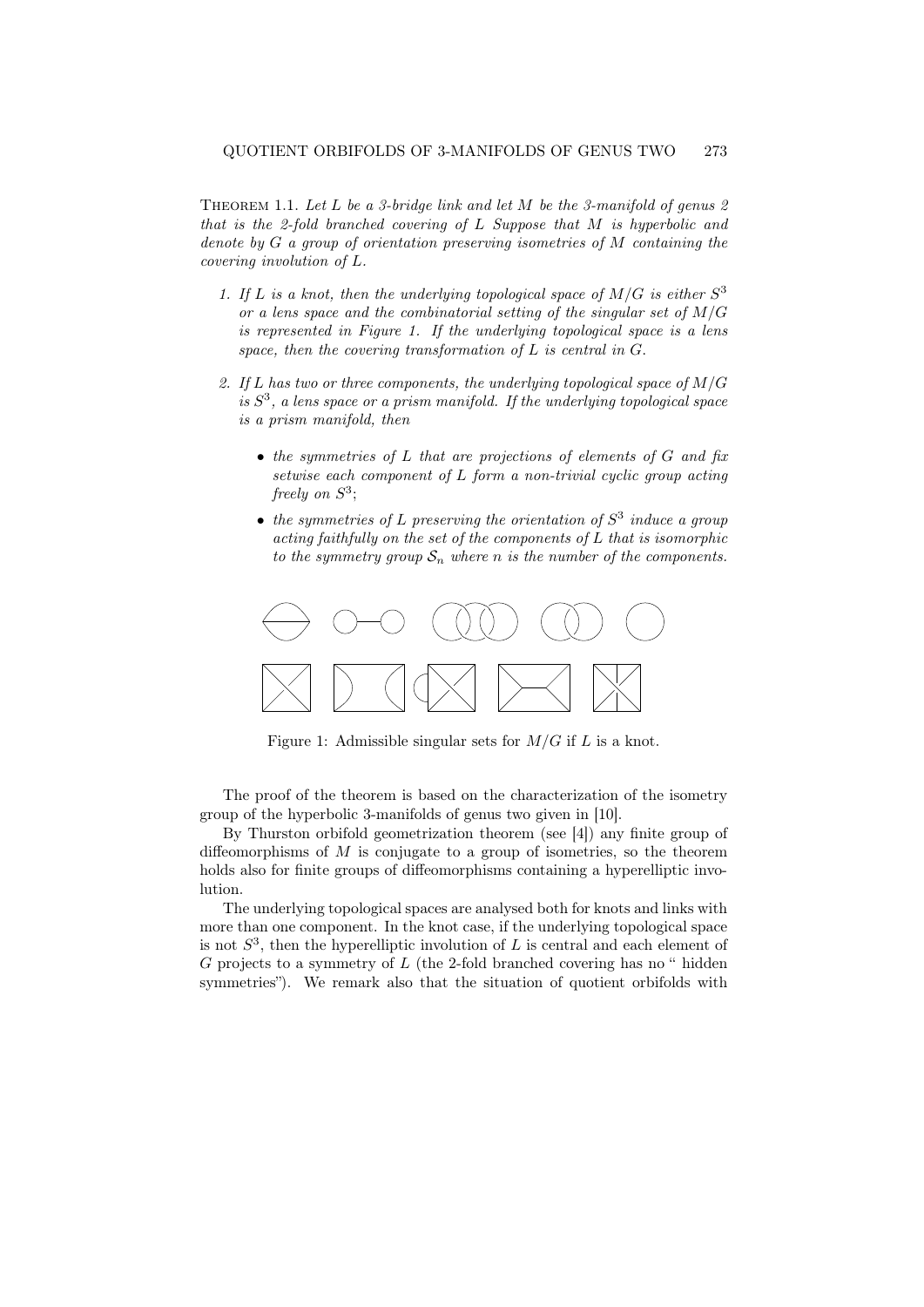underlying topological space that is neither the 3-sphere nor a lens space is very special.

More details about the quotients are contained in Section 3 and 4. In particular in Figure 20 the case of knots is summarized, distinguishing for each group, that can occur as  $G$ , the possible combinatorial settings of the singular set of  $M/G$ . In principle a similar analysis could be done when L is not a knot but in the link case the number of possible graphs for the singular set of  $M/G$ is very large and we obtain a very long and complicated list.

In this paper we define a hyperelliptic involution of a genus two 3-manifold as an extension of a hyperelliptic involution of the Heegaard surface of genus two. Often in literature an involution t acting on a 3-manifold  $M$  is defined to be hyperelliptic if it gives  $S^3$  as underlying topological of the quotient  $M/t$ . We know that a hyperelliptic involution in our sense is hyperelliptic in this broader sense. One might ask if for genus two 3-manifolds the two definitions coincide. The answer is no, in fact, in the last section of the paper, we present an infinite family of genus two 3-manifolds that are the 2-fold branched coverings of knots with bridge number strictly greater than three. Since the bridge number of the knots is not three, the covering involutions of these branched coverings are not hyperelliptic in our sense but they give  $S<sup>3</sup>$  as underlying topological space of the quotient. Each of these manifolds is also the 2-fold branched covering of two inequivalent 3-bridge knots. This family gives also examples of 2-fold branched coverings where a sphere giving a minimal bridge presentation of the knot does not lift to a Heegaard surface of minimal genus. A different method to obtain examples of this phenomenon and some comments about it can be found in [8].

#### 2. Preliminaries

In this section we present some preliminary results about finite group actions on 3-manifolds, and in particular on the 3-sphere.

PROPOSITION 2.1. Let G be a finite group of orientation preserving diffeomorphisms of a closed orientable 3-manifold and let h be an element in G with nonempty connected fixed point set. Then the normalizer N*G*h of the subgroup generated by h in G is isomorphic to a subgroup of a semidirect product  $\mathbb{Z}_2 \ltimes (\mathbb{Z}_a \times \mathbb{Z}_b)$ , for some positive integers a and b, where a generator of  $\mathbb{Z}_2$ (a h-reflection) acts on the normal subgroup  $\mathbb{Z}_a \times \mathbb{Z}_b$  of h-rotations by sending each element to its inverse.

*Proof.* The fixed point set of h is a simple closed curve  $K$ , which is invariant under the action of  $N_Gh$ . By a result of Newman (see [5, Theorem 9.5]), a periodic transformation of a manifold which is the identity on an open subset is the identity. Thus the action of an element of  $N_Gh$  is determined by its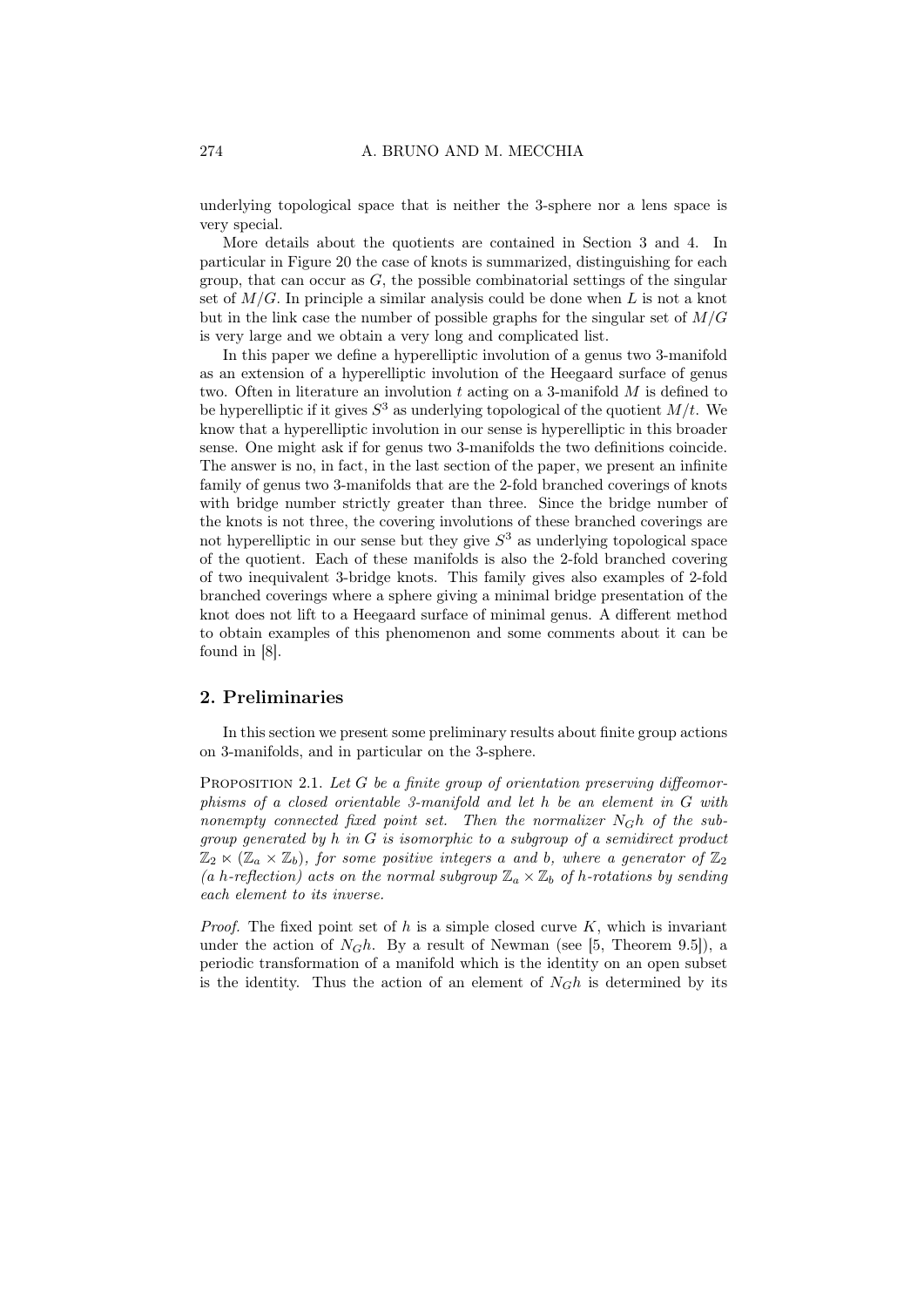action on a regular neighborhood of K where it is a standard action on a solid torus. Every element of N*G*h restricts to a reflection (strong inversion) or to a (possibly trivial) rotation on  $K$ . The subgroup of h-rotations has index one or two in  $N_Gh$  and is abelian. It has a cyclic subgroup (the elements fixing  $K$ pointwise) with cyclic quotient group, so it is abelian of rank at most two.  $\Box$ 

We consider now the finite subgroups of  $SO(4)$  and their action on the unit sphere  $S^3 = \{(x, y, z, w) \in \mathbb{R}^4 | x^2 + y^2 + z^2 + w^2 = 1\}$ . We recall that a nontrivial element of prime order in SO(4) either acts freely or fixes pointwise a simple closed curve in  $S^3$ . The finite subgroups of  $SO(4)$  are classified by Seifert and Threlfall ([19] and [20]). In Lemma 2.2 we collect some properties of these groups which we need in this paper. The results in Lemma 2.2 can be obtained from the classification and the results contained in [11], but here a direct proof seems to be more suitable. Point 2 of Lemma 2.2 is taken from [3]; the paper is no longer available, since it was a previous version of the paper [2], where this statement is not considered.

LEMMA 2.2. Let G be a finite subgroup of  $SO(4)$ .

- 1. Suppose that G is abelian, then either it has rank at most two or it is an elementary 2-group of rank three. If G acts freely on  $S^3$ , it is cyclic. If G has rank at most two, then either at most two simple closed curves of  $S<sup>3</sup>$  are fixed pointwise by some nontrivial element of G or G is an elementary 2-group of rank two and the whole G fixes two points (where the fixed-point sets of the three involutions meet).
- 2. If G is generalized dihedral (i.e. G is a semidirect product of an abelian subgroup of index two with a subgroup of order two whose generator acts dihedrally on the abelian subgroup of index two), then the underlying topological space of  $S^3/G$  is  $S^3$ .
- 3. If G has a cyclic normal subgroup  $H$  such that  $G/H$  is cyclic of odd order, then G is abelian.

Proof. 1) Since G is abelian, the elements of the group can be simultaneously conjugate to block-diagonal matrices, i.e. G can be conjugate to a group such that each element has the following form:

$$
\left(\begin{array}{c|c} A & 0_2 \\ \hline 0_2 & B \end{array}\right)
$$

where  $A, B \in O(2)$  and  $0_2$  is the  $2 \times 2$  matrix whose entries are all zero. Then, by using standard arguments from linear algebra, Point 1 can be proved.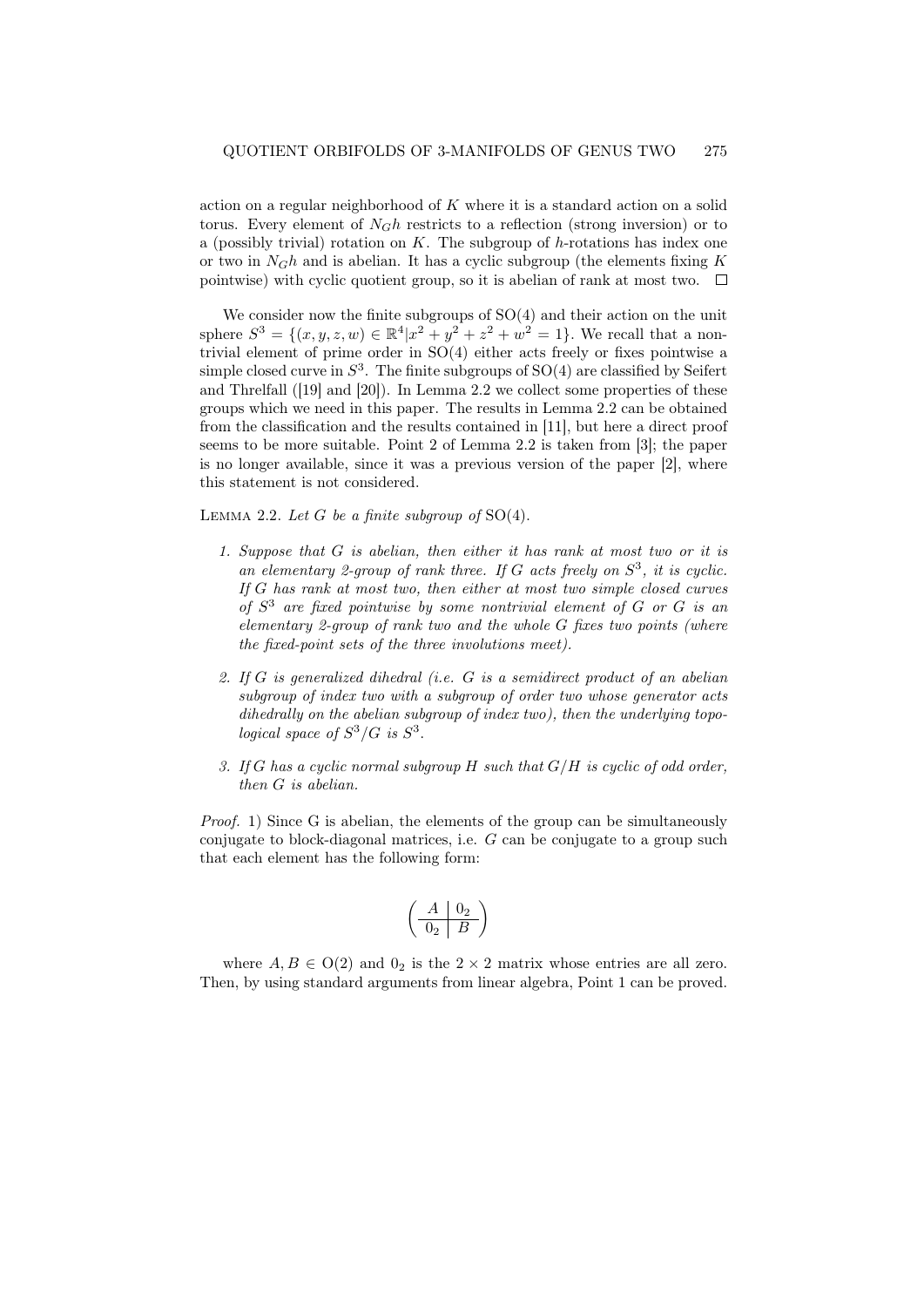2) In this case the group G has an abelian subgroup  $R$  of rank at most two and index two. Let  $\phi$  and  $\psi$  be two elements in SO(4) that generate R. Since  $R$  is abelian, the action of  $R$  leaves setwise invariant a 2-dimensional plane  $P$ in  $\mathbb{R}^4$ , which corresponds to a simple closed curve in  $S^3$ . The group R leaves invariant also  $P^{\perp}$ , and  $P \oplus P^{\perp}$  is a R-invariant decomposition of  $\mathbb{R}^{4}$ . We will prove that also the action of G on  $\mathbb{R}^4$  leaves invariant setwise a 2-dimensional plane, that may be different from P. Let  $\sigma$  be an involution not in R. We have:  $\psi(\sigma(P)) = \sigma(\psi^{-1}(P)) = \sigma(P)$  and  $\phi(\sigma(P)) = \sigma(\phi^{-1}(P)) = \sigma(P)$ , this implies that the set  $Q = P \cap \sigma(P)$  is *G*-invariant.

If  $Q = P$ , then P is a 2-dimensional plane left setwise invariant by P.

If Q is a subspace of dimension 1, then we can construct explicitly another plane that is G-invariant. Let  $\{v, w\}$  be an orthonormal basis of P such that  $v \in Q$ . Since  $\psi(v) = \pm v$  and  $\phi(v) = \pm v$  and P is both  $\psi$ - and  $\phi$ -invariant, we must have that  $\psi(w) = \pm w$  and  $\phi(w) = \pm w$ . Therefore the plane spanned by the vectors v and  $w + \sigma(w)$  is G-invariant.

If  $Q = \{0\}$ , we fix again an orthonormal basis  $\{v, w\}$  of P. If  $\psi$  or  $\phi$  acts as a reflection on  $P$ , then a normal subgroup of  $G$  leaves pointwise invariant a 2-dimensional plane which is left setwise invariant by G. We can suppose that  $\psi$  and  $\phi$  act as rotations on the plane P and we will prove that the plane spanned by the couple of vectors  $v + \sigma(v)$  and  $w - \sigma(w)$  is a G-invariant plane. In fact we have that  $\psi(v + \sigma(v)) = \psi(v) + \psi(\sigma(v)) = \psi(v) + \sigma(\psi^{-1}(v)).$ Supposing  $\psi$  acting on the basis in the following way:  $\psi(v) = \alpha v + \beta w$ ,  $\psi(w) =$  $-\beta v + \alpha w$ , we have that  $\psi^{-1}(v) = \alpha v - \beta w$  and  $\psi^{-1}(w) = \beta v + \alpha w$ . Then  $\psi(v + \sigma(v)) = \alpha v + \beta w + \sigma(\alpha v - \beta w) = \alpha(v + \sigma(v)) + \beta(w - \sigma(w))$  and  $\psi(w - \sigma(w)) = -\beta v + \alpha w - \sigma(\beta v + \alpha w) = -\beta(v + \sigma(v)) + \alpha(w - \sigma(w)).$ The same argument works with  $\phi$ , since it is a rotation on P too, moreover  $\sigma(v + \sigma(v)) = v + \sigma(v)$  and  $\sigma(w - \sigma(w)) = -(w - \sigma(w))$ . This completes the proof of the fact that G leaves invariant a 2- plane in  $\mathbb{R}^4$ .

At this point we can suppose that  $\sigma(x, y, z, w)=(x, -y, z, -w)$ , up to conjugacy. The whole isometry group G respects the Heegaard splitting  $S^3$  =  $T_1 \cup T_2$ , where  $T_1 = \{(x, y, z, w) \in S_3 : x^2 + y^2 \ge 1/2\}$  and  $T_2 = \{(x, y, z, w) \in S_3 : x^2 + y^2 \ge 1/2\}$  $S^3: x^2+y^2 \leq 1/2$ . We obtain that G acts on the solid tori  $T_1$  and  $T_2$  in such a way that their quotients by G are two solid balls  $B_1$  and  $B_2$ ; then  $S_3/G$  is given by the gluing of a couple of solid balls, that is known to be a 3-sphere  $S_3$ .

3) Let  $\psi$  be a generator of H and  $\sigma$  be an element of G such that  $\sigma H$  is a generator of  $G/H$ . We denote by h the natural number smaller than the order of  $\psi$  such that  $\sigma \psi \sigma^{-1} = \psi^h$ 

If  $\psi$  (or any nontrivial element of H) fixes pointwise a 2-dimensional plane P in  $\mathbb{R}^4$ , then  $\sigma$  fixes setwise the same 2-dimensional plane and  $P \oplus P^{\perp}$  is a G-invariant decomposition of  $\mathbb{R}^4$ . In this case we can reduce the problem to the analysis of the finite subgroups of  $O(2)$  and we are done.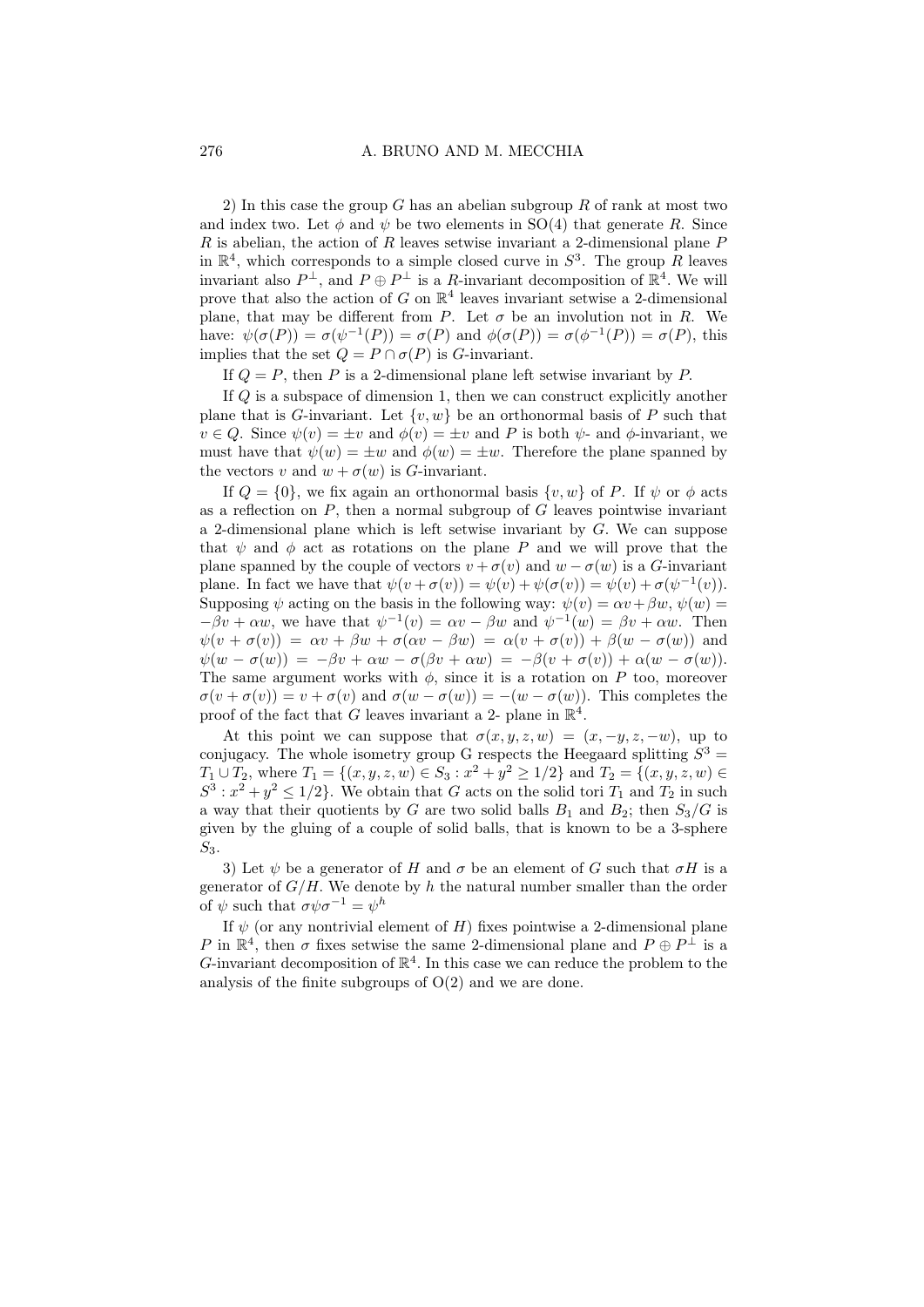We know that  $\psi$  can be conjugate by a matrix in SO(4) in the form:

$$
\left(\begin{array}{c|c} A & 0_2 \\ \hline 0_2 & B \end{array}\right).
$$

If A and B have different orders, then we obtain in  $H$  a nontrivial element fixing pointwise a 2-dimensional plane, hence we get the thesis.

We can suppose that  $A$  and  $B$  have the same order.

We consider  $\psi$  as a complex matrix; if v is an eigenvector of  $\phi$  corresponding to the eigenvalues  $\lambda$ , then  $\sigma(v)$  is an eigenvector for  $\phi$  corresponding to the eigenvalues  $\lambda^h$ .

Suppose first that  $\lambda^h = \lambda$  for an eigenvalue  $\lambda$ ; since the multiplicative order of  $\lambda$  equals the order of  $\psi$ , we obtain  $\sigma \psi \sigma^{-1} = \psi$  and we get the thesis.

Then we can suppose that  $\lambda^h \neq \lambda$  for each eigenvalue  $\lambda$ ;  $\sigma$  induces a bijection on the set of eigenvalues that does not fix any of them. If one of the eigenvalues is -1, then the order of  $\psi$  is two and the matrix is diagonal (A and B have the same order); in this case  $\psi$  is central in G. Therefore  $\psi$  has two or four different eigenvalues, in any case  $\sigma^4$  leaves invariant each eigenvalue, hence  $\sigma^4$  commutes with  $\psi$ . Since the order of  $\sigma H$  is odd,  $\sigma^4 H$  generates  $G/H$  and we obtained that  $G$  is an abelian group.

 $\Box$ 

#### 3. The knot case

In this section we prove Theorem 1.1 in the knot case.

We recall that, since L is a knot, M is a  $\mathbb{Z}_2$ -homology sphere and, by Smith theory (see [12]), the fixed point set of an involution acting on  $M$  is either empty or a simple closed curve.

The method we use to investigate  $M/G$  is to pass through iterated quotients using a subnormal series of subgroups of  $G$ . This method can be applied thanks to the fact that, if  $G$  is a group acting on a manifold  $M$  and  $H$  is a normal subgroup of G, then the action of G induces an action of  $G/H$  on the quotient  $M/H$ .

In [10] it is proved that either there exists a hyperelliptic involution central in G or G is isomorphic to a subgroup of  $\mathbb{Z}_2 \times \mathbb{S}_4$ . We consider the two cases.

#### Case 1: G contains a central hyperelliptic involution.

Let  $t$  be a hyperelliptic involution contained in the centre of  $G$  and we suppose that  $L$  is the hyperbolic 3-bridge knot that is the projection of the fixed point set of t on  $M/\langle t \rangle \cong S^3$ .

The whole group G projects to  $M/(t)$  and the quotient  $M/G$  can be factorized through  $(M/\langle t\rangle)/(G/\langle t\rangle)$ . The Thurston orbifold geometrization theorem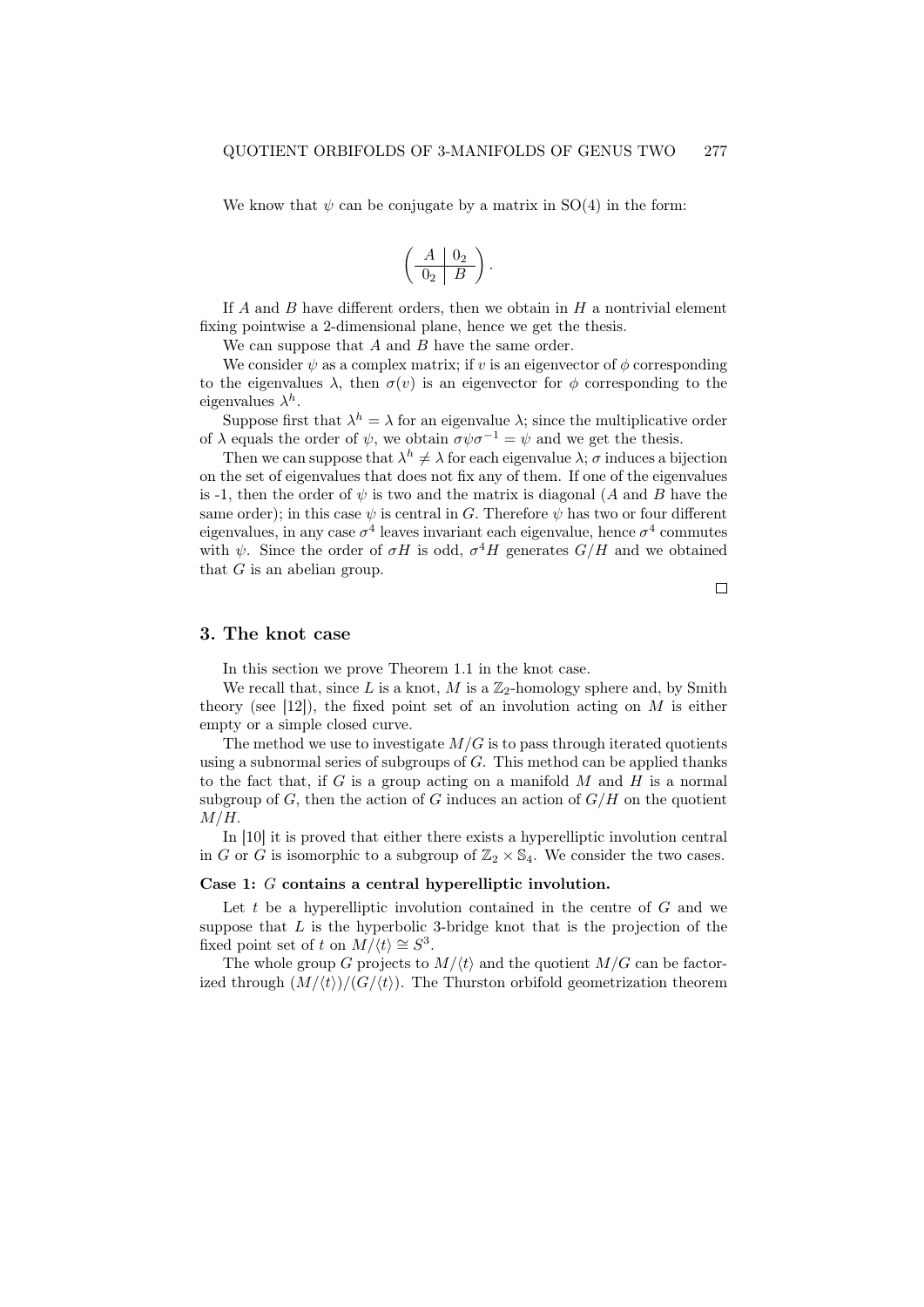(see [4]) and the spherical space form conjecture for free actions on  $S<sup>3</sup>$  proved by Perelmann (see [13]) imply that every finite group of diffeomorphism of the 3-sphere is conjugate to a finite subgroup of  $SO(4)$ . The finite subgroups of SO(4) were classified by Seifert and Threlfall ([19] and [20], see also [11] for a more geometric approach in terms of quotient orbifolds). Thus we can suppose that  $G/\langle t \rangle$  is a group of isometries of  $S^3$  leaving setwise invariant the knot L. We remark that, since  $L$  is not a trivial knot, by the positive solution of Smith conjecture (see [12]),  $G/\langle t \rangle$  acts faithfully on L. In particular  $G/\langle t \rangle$  is cyclic or dihedral (see Proposition 2.1).

If the fixed point set (that may be empty) of a symmetry of  $L$  is disjoint from the knot, we call it a L-rotation. If the fixed point set of a symmetry of L intersects the knot in two points, we call it a L-reflection.

Suppose first that  $G/\langle t \rangle$  consists only of L-rotations. In this case  $G/\langle t \rangle$  is cyclic and there are at most two simple closed curves that are fixed pointwise by some nontrivial element of  $G/\langle t \rangle$  (see Lemma 2.2), thus the singular set of  $M/G$  is a link with at most three components. We recall that the quotient of a 3-sphere by an isometry with non-empty fixed point set is a 3-orbifold with the 3-sphere as underlying topological space and a trivial knot as singular set, while the quotient by an isometry acting freely is a lens space. Therefore if  $G/\langle t \rangle$  is generated by elements with nonempty fixed point set the underlying topological space of the orbifold  $M/G$  is a 3-sphere, otherwise it is a lens-space.

If the group  $G/\langle t \rangle$  contains a reflection of L, then  $G/\langle t \rangle$  is either dihedral or isomorphic to  $\mathbb{Z}_2$ . In any case, by Lemma 2.2, the underlying topological space of the quotient is a 3-sphere.

If  $G/\langle t \rangle \cong \mathbb{Z}_2$ , then the orbifold  $M/G$  can be obtained as the quotient of  $M/\langle t \rangle$  by a L-reflection; so the singular set of  $M/G$  is a theta-curve. For what concerns the dihedral case, first of all we recall that for  $G/\langle t \rangle$  to be dihedral means that it is generated, up to conjugacy, by a L-reflection s and by a L-rotation r. In Lemma 2.2 we defined two tori  $T_1$  and  $T_2$  such that  $T_1 \cup T_2 = S^3$  that are left invariant by G. Referring to the notation of the proof of Lemma 2.2, we define  $C_1 = \{(x, y, z, w) \in S^3 | x^2 + y^2 = 0 \}$  and  $C_2 = \{(x, y, z, w) \in S^3 | x^2 + y^2 = 1 \};$  these curves are the cores of the tori  $T_1$  and  $T_2$ . We can suppose by conjugacy that the fixed-point sets of the Lrotations are contained in  $C_1 \cup C_2$ .

We consider then the singular set of  $S^3/(G/\langle t \rangle)$  (where the knot L is not considered singular). The singular set of  $S^3/(G/\langle t \rangle)$  is contained in the union of the projection of  $C_1 \cup C_2$  with the projection of the fixed point sets of the L-reflections.

Let n be the order of the L-rotation r. We distinguish two cases:  $n$  odd or n even.

If  $n$  is odd, then all the L-reflections are conjugate. Therefore if we consider the fixed point sets of the L-reflections, the projections of these fixed point sets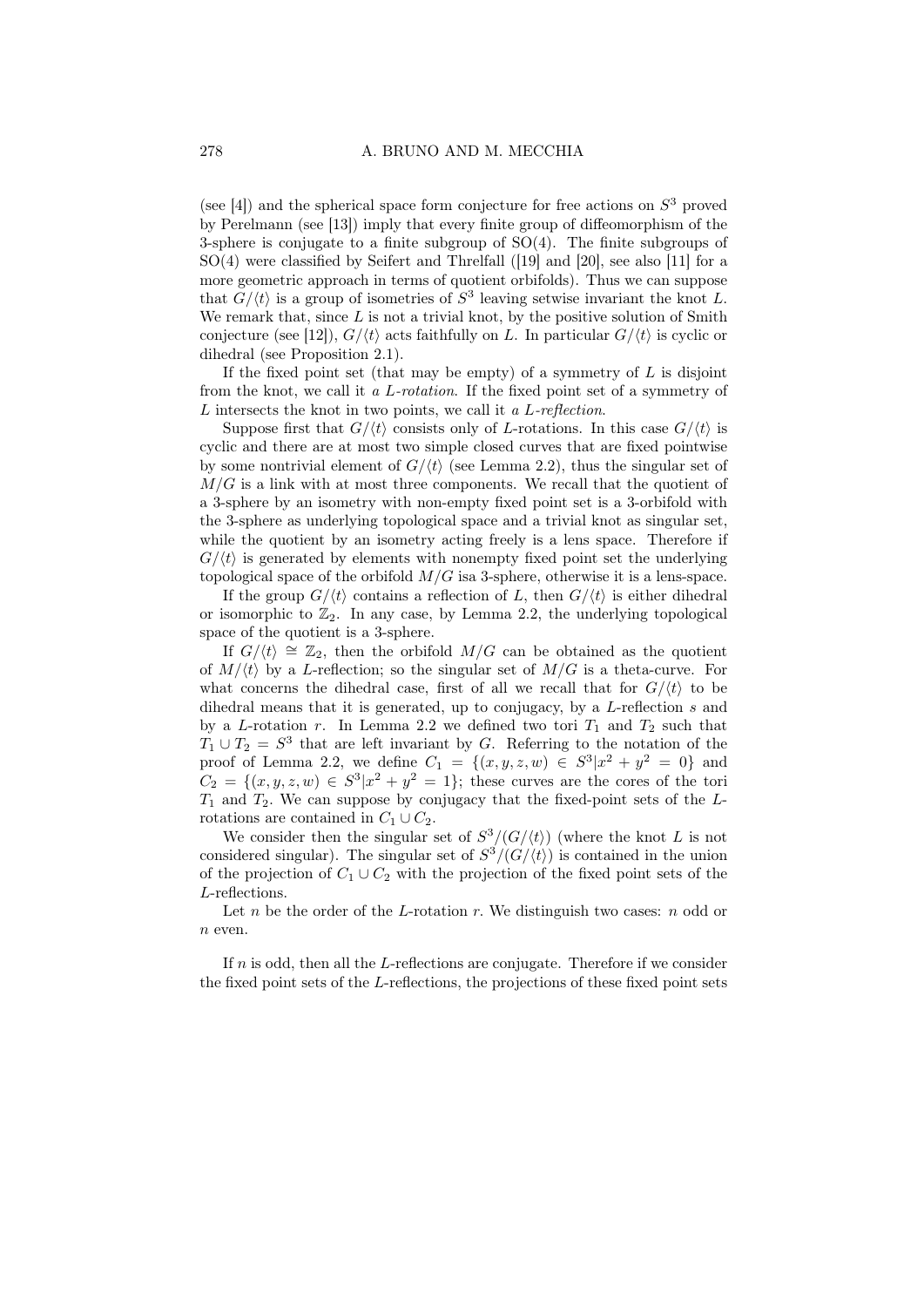

Figure 2: Possible singular sets of  $S^3/(G/\langle t \rangle)$  if  $G/\langle t \rangle$  is dihedral and n odd.



Figure 3: Another combinatorial setting build with a closed curve and two edges.

are all identified in a unique closed curve in the quotient  $S^3/\langle r\rangle$ . The involution s acts as a reflection also on the curves  $C_1$  and  $C_2$ . If we consider the action of the projection of s to  $S^3/\langle r \rangle$ , we can describe the possible combinatorial settings for the singular set. These are represented in Figure 2. Notice that the singular set of  $S^3/\langle r\rangle$  can also be empty or have only one component; the number of components of  $S^3/\langle r\rangle$  depends on the number of the simple closed curves, that are fixed pointwise by any L-rotation. We denote by  $[C_1]$ ,  $[C_2]$ and [Fix s] the projections to  $S^3/(G/\langle t \rangle)$  of  $C_1$ ,  $C_2$  and Fix s, respectively.

However here there is something to remark. The first graph is only one of the two combinatorial settings that can be built with a closed curve and two edges with different endpoints. The second possibility is the graph in Figure 3. By Lemma 2.2 we can choose up to conjugacy  $s : S^3 \subset \mathbb{R}^4 \to S^3$  as the map sending  $(x, y, z, w)$  to  $(x, -y, z, -w)$ , and it is easy to see that the fixed point set of r meets alternately  $C_1$  and  $C_2$ , so this graph does not occur.

To obtain the singular set of  $M/G$ , to each graph in Figure 2 we add [L], where [L] is the projection of L to  $S^3/(G/\langle t\rangle)$ . Since s is a L-reflection, [L] is an edge with endpoints contained in  $[Fix s]$ . Figure 4 contains all the possibilities, up to knotting; all the edges, except  $[C_1]$  and  $[C_2]$ , must have singularity index two.

On the other hand if  $n$  is even, then we do not have a unique conjugacy class for all the L-reflections of  $G/\langle t \rangle$ . Since the fixed point sets of all the elements in the same conjugacy class project to a single curve in the quotient  $S^3/(G/\langle t \rangle)$ , we take into consideration from now on only Fix s and Fix rs, taking one representative element for each conjugacy class. In this case the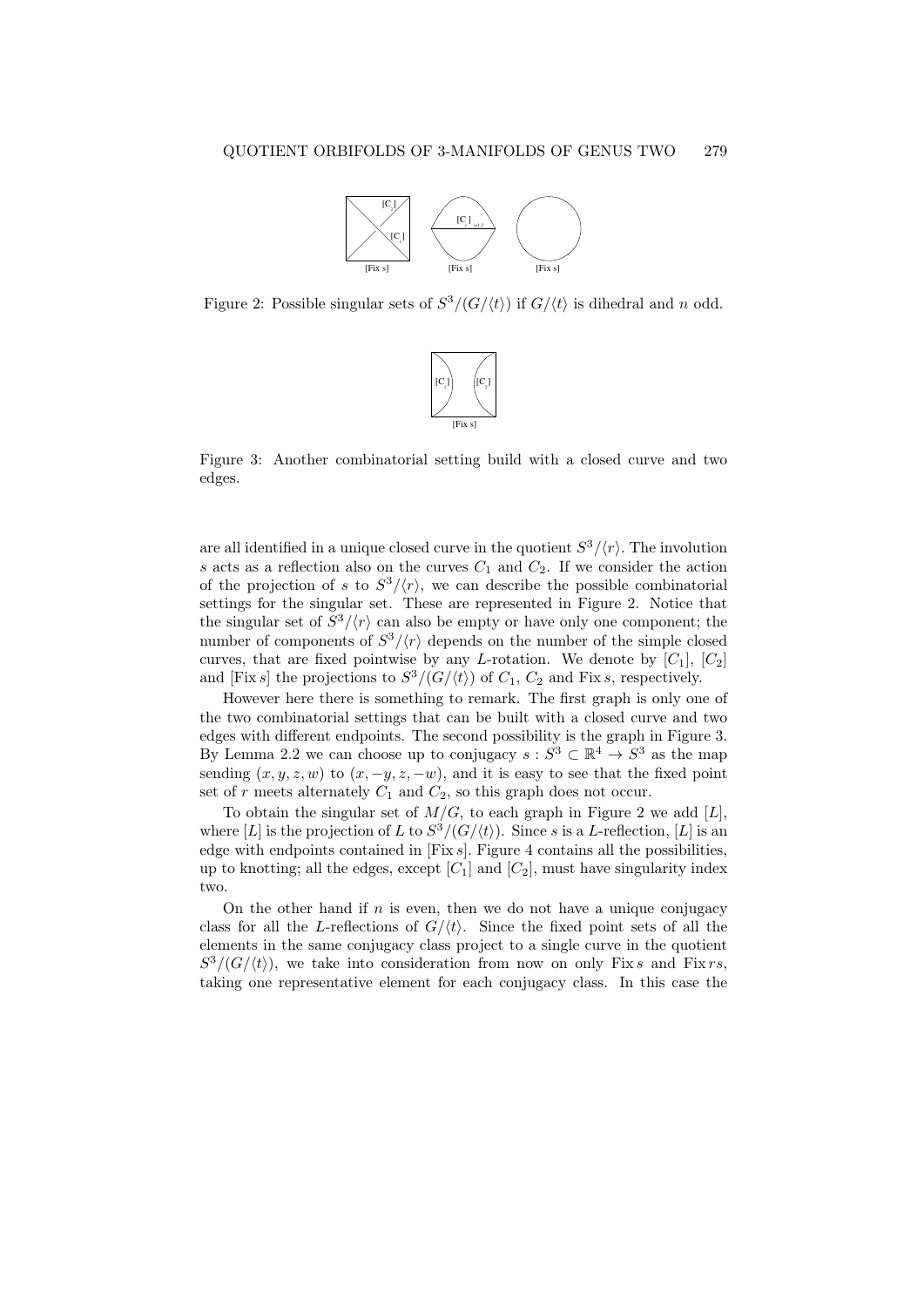

Figure 4: Possible singular sets of  $M/G$  when  $G/\langle t \rangle$  is dihedral of order 2n with *n* odd.

fixed point sets of the L-reflections are not all identified in the quotient, but are collected into two different subsets of the singular set of  $S^3/(G/\langle t \rangle)$ , that we can denote simply by  $[Fix s]$  and  $[Fix rs]$ .

Notice also that if *n* is even,  $r^{n/2}$  is a central element in  $G/\langle t \rangle$ , hence we have a L-rotation fixing setwise Fix s and Fix rs.

The type of action of  $r^{n/2}$  on Fix s and Fix rs influences how these curves project to  $S^3/\langle r\rangle$ . In fact, according if this element has empty or non-empty fixed point set, different situations occur.

If Fix  $r^{n/2}$  is empty, then it acts on Fix s and Fix rs as a rotation, and the fixed point sets of s and rs project to two distinct closed curves in  $S^3/\langle r\rangle$ . We remark that  $S^3/\langle r\rangle$  is not a 3-sphere. The projection of s to  $S^3/\langle r\rangle$  is an involution which acts as a reflection on the projections of  $C_1$  and  $C_2$  and such that its fixed point set consists of the projections of  $Fix s$  and  $Fix rs$ . The possible combinatorial structures of the singular set of  $S^3/(G/\langle t\rangle)$  are presented in Figure 5.

We recall that L meets both Fix s and Fix sr and for the singular set of  $M/G$  we obtain one possibility for each of the graphs, as shown in Figure 6 (all the edges but  $[C_1]$  and  $[C_2]$  must have singularity index two).

If Fix  $r^{\frac{n}{2}}$  is non-empty, then clearly it coincides either with  $C_1$  or with  $C_2$ . In this case, since  $r^{\frac{n}{2}}$  commutes both with s and with rs and also with any other involution of  $G/\langle t \rangle$ , we obtain that  $r^{n/2}$  acts as a strong inversion on both of the closed curves Fix  $s$  and Fix  $rs$  (see Lemma 2.2). Therefore the projections of Fix s and Fix rs are two arcs in  $S^3/\langle r\rangle$  with both endpoints in common. Moreover the endpoints of [Fix s] and [Fix rs] in  $S^3/(G/\langle t \rangle)$  coincide with the endpoints of the arc given by the projection of Fix  $r^{\frac{n}{2}}$ . If  $C_1$  is Fix  $r^{\frac{n}{2}}$ , as before  $C_2$  links [Fix s] and [Fix rs]; the roles of  $C_1$  and  $C_2$  can be exchanged. So the possible settings for the singular set of  $S^3/(G/\langle t \rangle)$  are the ones represented in Figure 7.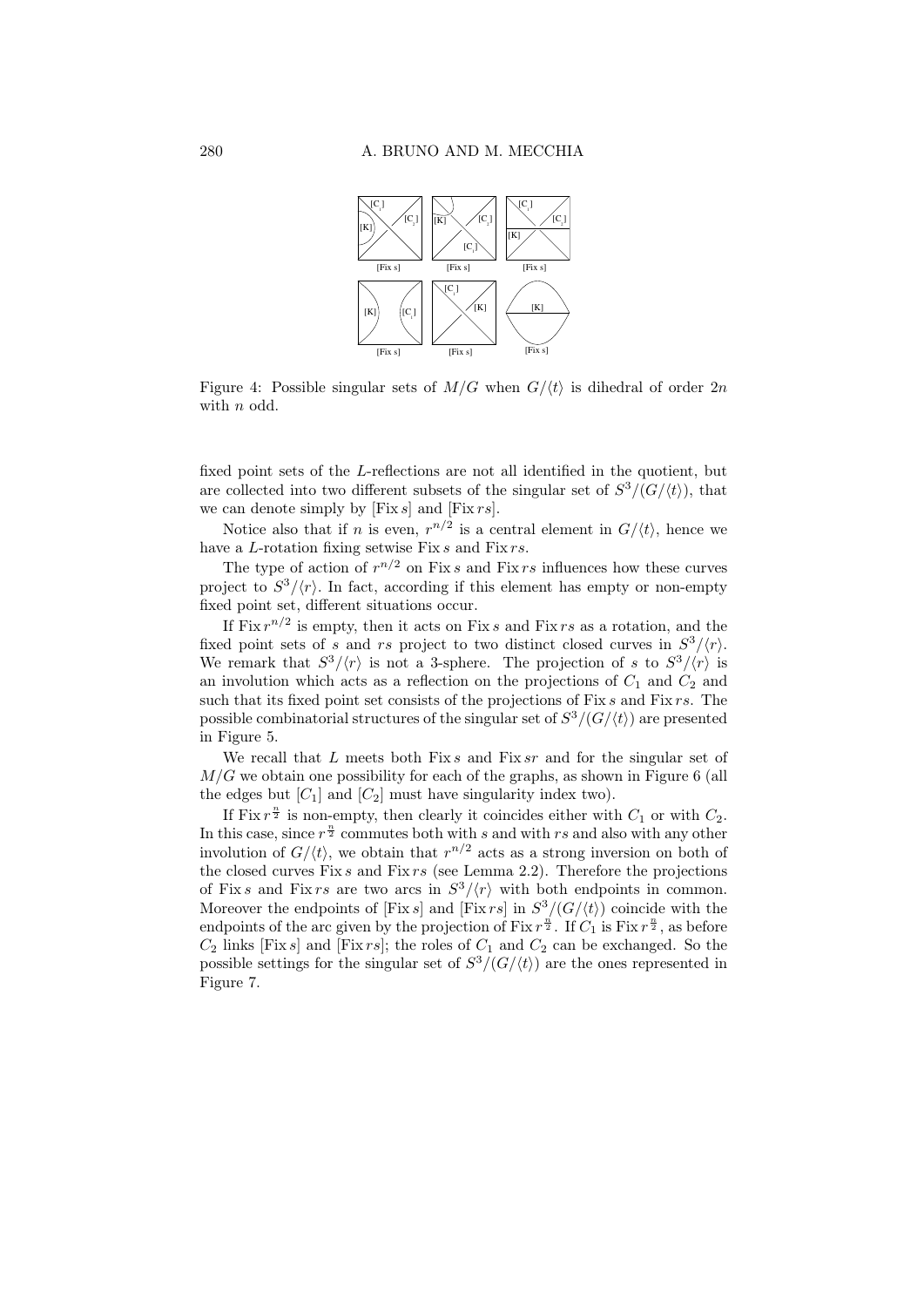

Figure 5: Possible singular sets of  $S^3/(G/\langle t \rangle)$  when  $G/\langle t \rangle$  is dihedral of order  $2n$  with n even and the central involution acts freely.



Figure 6: Possible singular sets of  $M/G$  when  $G/\langle t \rangle$  is dihedral of order 2n with  $n$  even and the central involution acts freely.

From these we can build three different graphs that, up to knottings, are the possible singular sets of  $M/G$ , two from the first graph of Figure 7 and one from the second. The admissible results are shown in Figure 8 (again all the edges, except  $[C_1]$  and  $[C_2]$ , have singularity index two).

### Case 2: G is isomorphic to a subgroup of  $\mathbb{Z}_2 \times \mathbb{S}_4$ .

By [16] the number of hyperelliptic involution is at most three. We recall that by [1] and [18] two hyperelliptic involutions commute and their fixed point sets meet in two points. Here we consider groups containing a non-central hyperelliptic involution. In this case  $G$  contains a conjugacy class of hyperelliptic involutions with two or three elements (the property to be hyperelliptic is invariant under conjugation). These groups are described in the proof of [10, Theorem 1] (case c) and d) - pages 7 and 8.)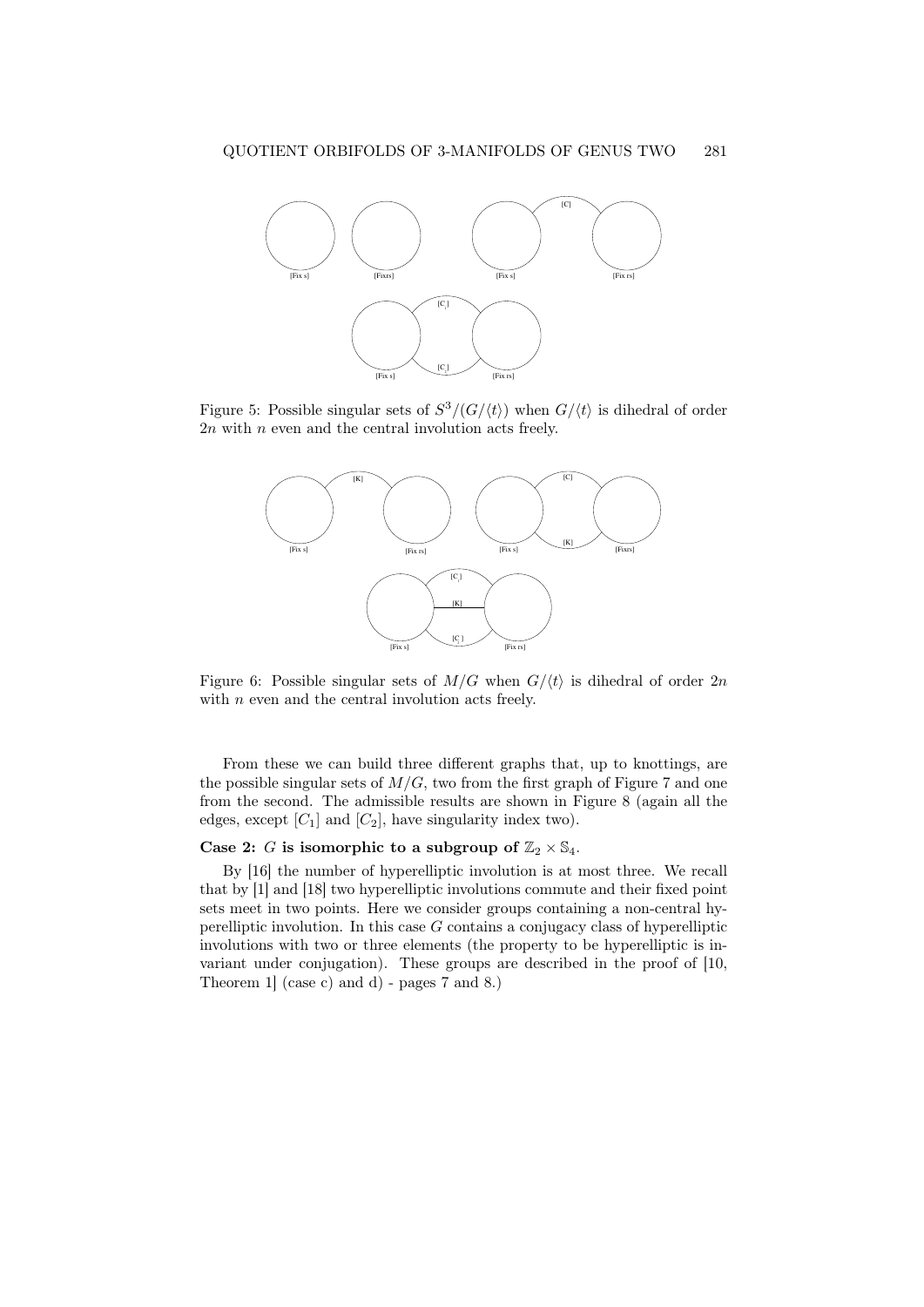

Figure 7: Possible singular sets of  $S^3/(G/\langle t \rangle)$  when  $G/\langle t \rangle$  is dihedral of order  $2n$  with n even and the central involution does not act freely.



Figure 8: Possible singular sets of  $M/G$  when  $G/\langle t \rangle$  is dihedral of order 2n with  $n$  even and the central involution does not act freely.

#### Case 2.1:  $G \cong \mathbb{D}_8$ .

This case occurs if we have a conjugacy class of hyperelliptic involutions with two elements which we denote by  $t_1$  and  $t_2$ . By the properties of hyperelliptic involutions,  $t_1$  and  $t_2$  generate an elementary subgroup of rank 2 in  $G$ , and we have a subnormal series,

$$
\langle t_1 \rangle \lhd \langle t_1, t_2 \rangle \lhd G.
$$

The orbifold  $M/\langle t_1 \rangle$  has  $S^3$  as underlying topological space and a knot as singular set. We consider now  $M/\langle t_1, t_2 \rangle$  which is diffeomorphic to the quotient of  $(M/\langle t_1 \rangle)$  by the projection of  $\langle t_1, t_2 \rangle$  to  $M/\langle t_1 \rangle$ . Since  $t_2$  has non empty fixed point set and is a  $Fix t_1$ -reflection, we obtain that the underlying topological space of  $M/(t_1, t_2)$  is  $S^3$  and its singular set is a knotted theta curve (a graph with two vertices and three edges; each of the three edges connects the two vertices).

Now we consider the action of  $G/\langle t_1, t_2 \rangle$  on  $M/\langle t_1, t_2 \rangle$ . For a period two action on a theta-curve  $\theta$  we have only three possibilities that are represented in Figure 9.

We can make some remarks on the actions represented. The first action fixes all the three edges and interchanges the vertices, therefore it acts as a rotation with period two around an axis that intersects all the three edges of the thetacurve and leaves the fixed point sets of  $t_1$  and  $t_2$  invariant; the second one acts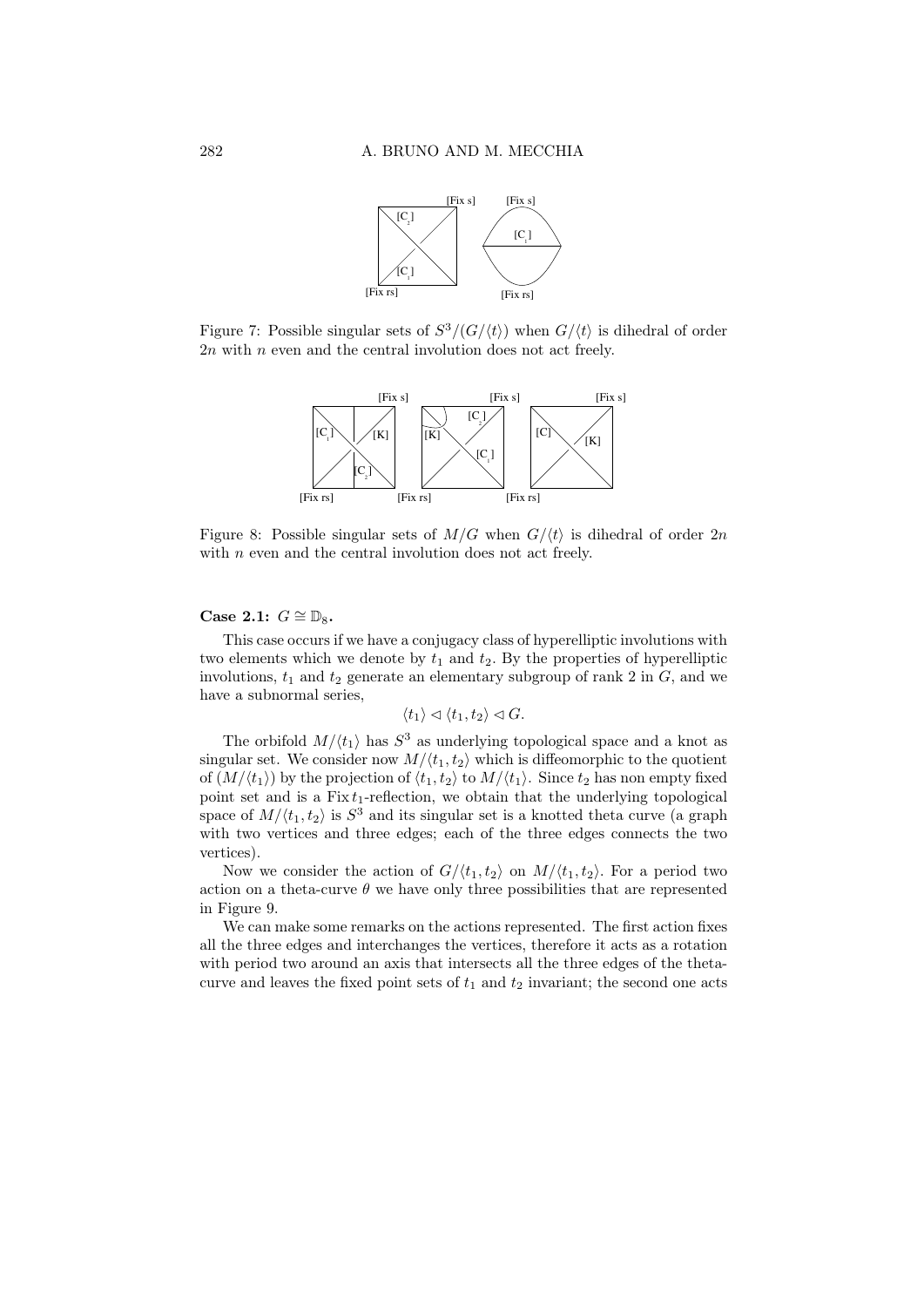

Figure 9: Possible actions with period two on a theta curve.

as a rotation of order two around an axis that contains one of the edges of the theta-curve, therefore it fixes one entire edge and the vertices and interchanges the remaining two edges; the third one acts as a rotation again of order two, but this time the axis intersects only one of the edges and in only one point, therefore it fixes only the intersection point of the theta-curve with the axis, leaves setwise invariant the edge that intersects the axis and interchanges the other two edges and the vertices. Since we already know that  $\mathbb{D}_8$  interchanges the fixed point sets of  $t_1$  and  $t_2$ , the first action is obviously not possible. Since the non-trivial element of  $G/(t_1, t_2)$  has non-empty fixed point set, the orbifold  $M/G$  has  $S^3$  as underlying topological space; the singular set is, up to knottings, one of the two graphs represented in Figure 10 (a theta curve and a "pince-nez" graph). If we obtain a theta curve, then one of the edge has singularity index four (in this case the elements of order four in G have nonempty fixed point set).



Figure 10: A theta-curve and a "pince-nez" graph.

#### Case 2.2:  $G \cong \mathbb{Z}_2 \times \mathbb{D}_8$ .

This is the second group occurring in the proof of [10, Theorem 1], when the existence of a conjugacy class of hyperelliptic involutions with two elements is assumed; we denote again the two hyperelliptic involutions by  $t_1$  and  $t_2$ .

The first two quotients we consider are the same of the preceding case and we obtain that  $M/\langle t_1, t_2 \rangle$  is known.

Let A be the subgroup of G obtained by extending  $\langle t_1, t_2 \rangle$  by a non-trivial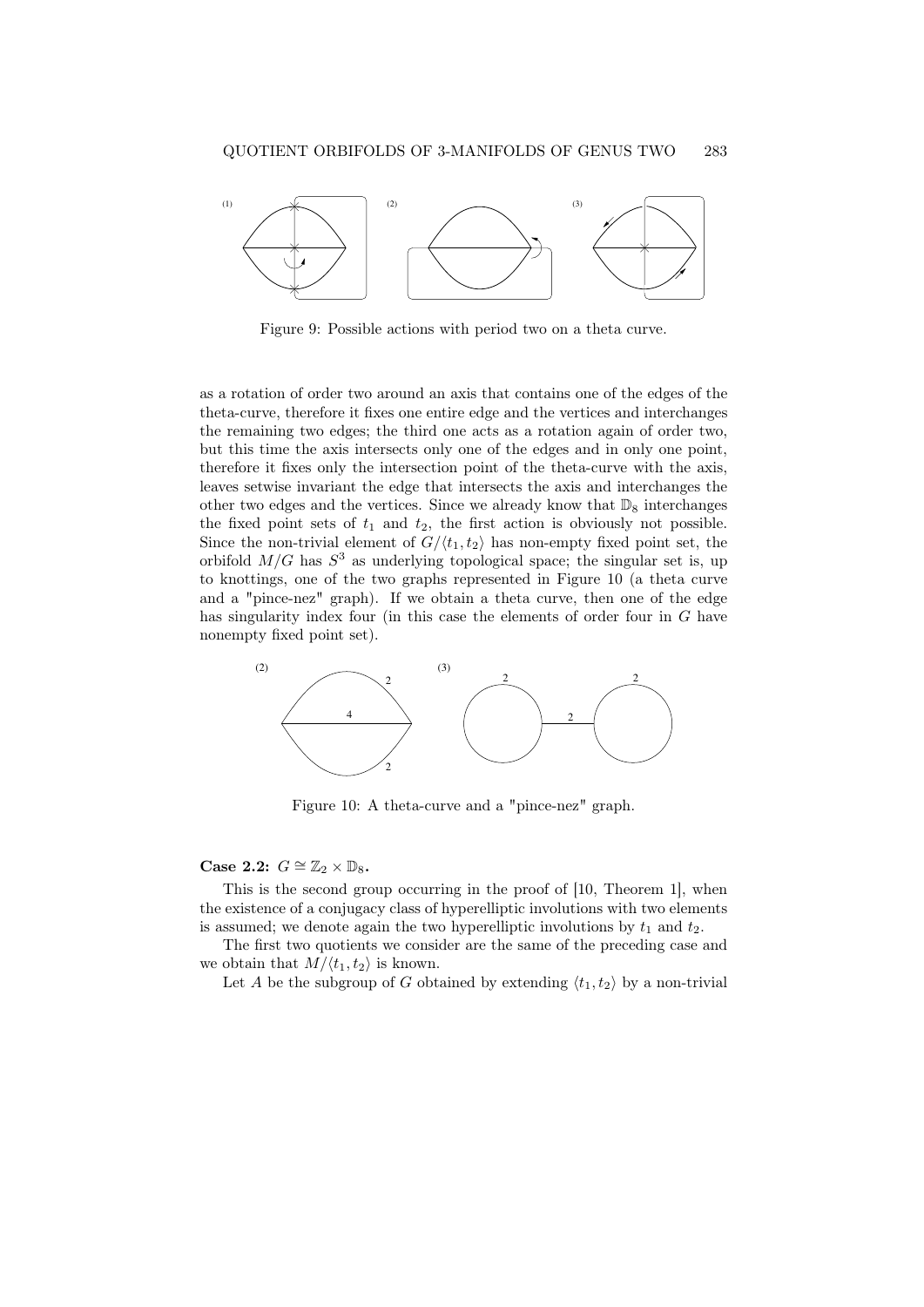element of the centre of  $G$  ( $t_1$  and  $t_2$  cannot be in the centre of  $G$ ). This means  $A \cong \mathbb{Z}_2 \times \mathbb{Z}_2 \times \mathbb{Z}_2$  and  $A \triangleleft G$ . The subnormal series we consider in this case is the following:

 $\langle t_1 \rangle \triangleleft \langle t_1, t_2 \rangle \triangleleft A \triangleleft G$ 

We consider now the projection of the action of A on  $M/(t_1, t_2)$ . A acts leaving both hyperelliptic involutions  $t_1$  and  $t_2$  fixed. This means that it does not interchange the fixed point sets of  $t_1$  and  $t_2$ . This time the only possible action of the three represented in Figure 9 is the first and the resulting singular set of  $M/A$  can be represented, up to knottings, as in Figure 11, by a tetrahedral graph. Since the action of  $A/(t_1, t_2)$  is not free, the underlying topological space of  $M/A$  is  $S^3$ .



Figure 11: Singular set of  $M/A$ : a tetrahedral graph.

The last extension to take into consideration is  $A \triangleleft G$ , in particular we consider the action of  $G/A$  on  $M/A$ . We ask what actions of period two are combinatorially admissible on a tetrahedral graph. These are represented in Figure 12.



Figure 12: Possible actions of period two on a tetrahedral graph.

The actions represented are respectively a rotation around an axis containing one of the edges and meeting in a point the opposite one (1) and a rotation around an axis meeting a couple of non adjacent edges in one point (2). Therefore we obtain that  $M/G$  is an orbifold with underlying topological space a sphere  $S<sup>3</sup>$  and with two possible singular sets, that are the graphs represented in Figure 13 (always up to possible knottings).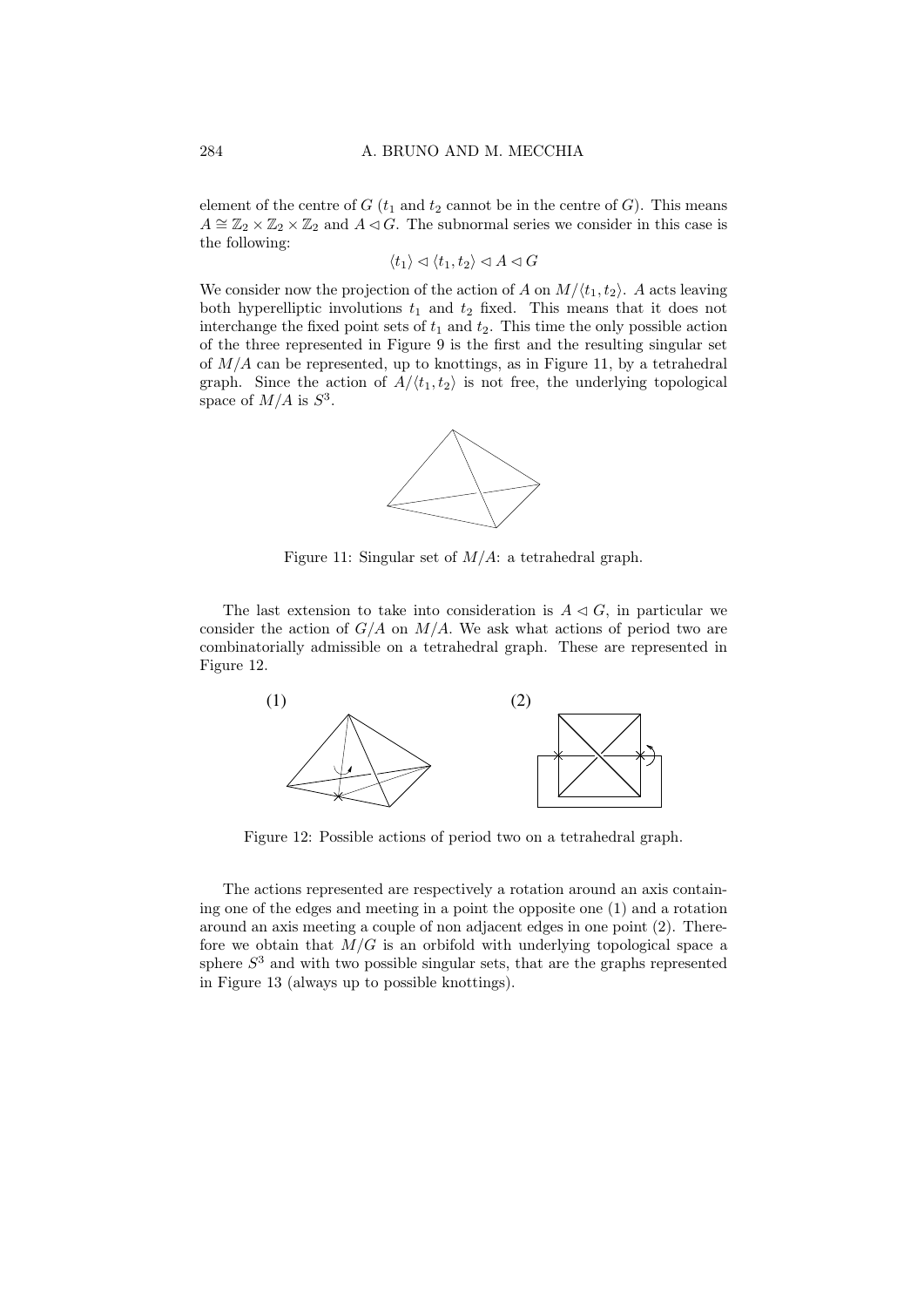

Figure 13: Graphs that can occur as singular sets of  $M/G$ , when  $G \cong \mathbb{Z}_2 \times \mathbb{D}_8$ .

### Case 2.3:  $G \cong A_4$ .

The case  $G \cong A_4$  is the first we encounter in which M admits a conjugacy class of three hyperelliptic involutions. This condition is satisfied in all the remaining cases (see proof of [10, Theorem 1]) and we will denote the three hyperelliptic involutions by  $t_1$ ,  $t_2$  and  $t_3$ . Just as before, we consider a subnormal series of subgroups of  $\mathbb{A}_4$ :

$$
\langle t_1 \rangle \trianglelefteq \langle t_1, t_2 \rangle \trianglelefteq G.
$$

The first two quotients we need to perform are the same encountered in the previous cases, therefore we begin analyzing the projection of the action of G on the last quotient  $M/(t_1, t_2)$ , that we recall is an orbifold with underlying topological space  $S<sup>3</sup>$  and singular set a theta-curve. Noticing that the index of  $\langle t_1, t_2 \rangle$  in G is three, it follows that a non-trivial element  $G/\langle t_1, t_2 \rangle$  acts faithfully as a rotation with period three on  $M/(t_1, t_2)$ . There is only one action of this type, that is a rotation around an axis that passes through the vertices of the theta-curve; the rotation permutes the three edges cyclically.

The action of  $G/\langle t_1, t_2 \rangle$  on  $M/\langle t_1, t_2 \rangle$  is clearly not free, so the underlying topological space of  $M/G$  is necessarily  $S^3$ . Moreover we can notice that the result of this action is again a theta-curve, but with different singularity indices of the edges as shown in Figure 14.



Figure 14: Singular set of  $M/G$ , when  $G \cong A_4$ .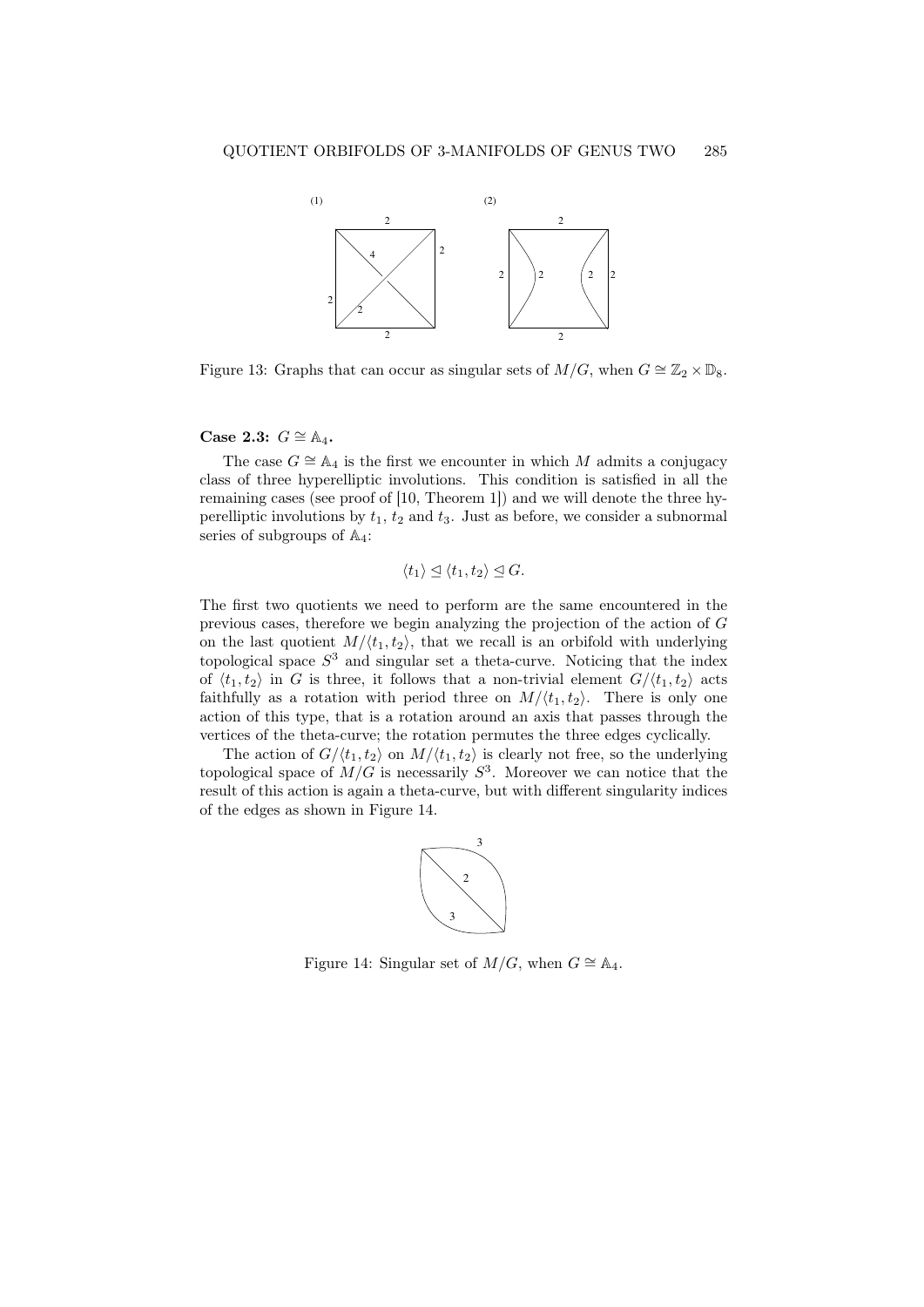Case 2.4:  $G \cong \mathbb{Z}_2 \times \mathbb{A}_4$ .

The subnormal series of subgroups we use this time is the following:

 $\langle t_1 \rangle \triangleleft \langle t_1, t_2 \rangle \triangleleft A \triangleleft G,$ 

where A is, as before, the normal subgroup of G isomorphic to  $\mathbb{Z}_2 \times \mathbb{Z}_2 \times \mathbb{Z}_2$ obtained extending  $\langle t_1, t_2 \rangle$  by an element of the centre of the group G. In light of what we saw in Case 2.2, we already know that  $M/A$  is an orbifold with underlying topological space the 3-sphere  $S<sup>3</sup>$  and singular set a tetrahedral graph. Therefore we can analyse directly the action of  $G/A$  on  $M/A$ . The group  $G/A$  has order three and there is only one admissible action of order three on a tetrahedral graph that is a rotation around an axis passing through one of the vertices of the graph that permutes cyclically the three edges containing the vertex fixed by the action, as well the three edges not containing the vertex. The singular set of  $M/G$  is shown, up to knottings, in Figure 15.

Notice that here too the singularity indices of the edges are different. Since the action of  $G/A$  is not free, the underlying topological space of  $M/G$  is  $S<sup>3</sup>$ .



Figure 15: Singular set of  $M/G$ , when  $G \cong \mathbb{Z}_2 \times \mathbb{A}_4$ .

Case 2.5:  $G \cong S_4$ .

Since  $t_1$ ,  $t_2$  and  $t_3$  are conjugate and commute, the subgroup H of G isomorphic to  $\mathbb{A}_4$  contains the three hyperelliptic involutions. To study  $M/G$  we consider the following subnormal series of subgroups:

$$
\langle t_1 \rangle \lhd \langle t_1, t_2 \rangle \lhd H \lhd G
$$

We already know that the underlying topological space of  $M/H$  is the 3-sphere and that the singular set is the theta-curve represented in Figure 14, up to knottings. Now the point is to understand how  $G/H$  acts on  $M/H$ . Since it is clear that two fixed point sets that have different singularity indices cannot be identified, the possible actions of  $G/H$  are the three represented in Figure 16.

Nevertheless in this case we can exclude some actions. For example the second action would produce as quotient a theta-curve that has one edge of singularity index four, and hence we would have an element  $\alpha \in \mathcal{S}_4$  of order four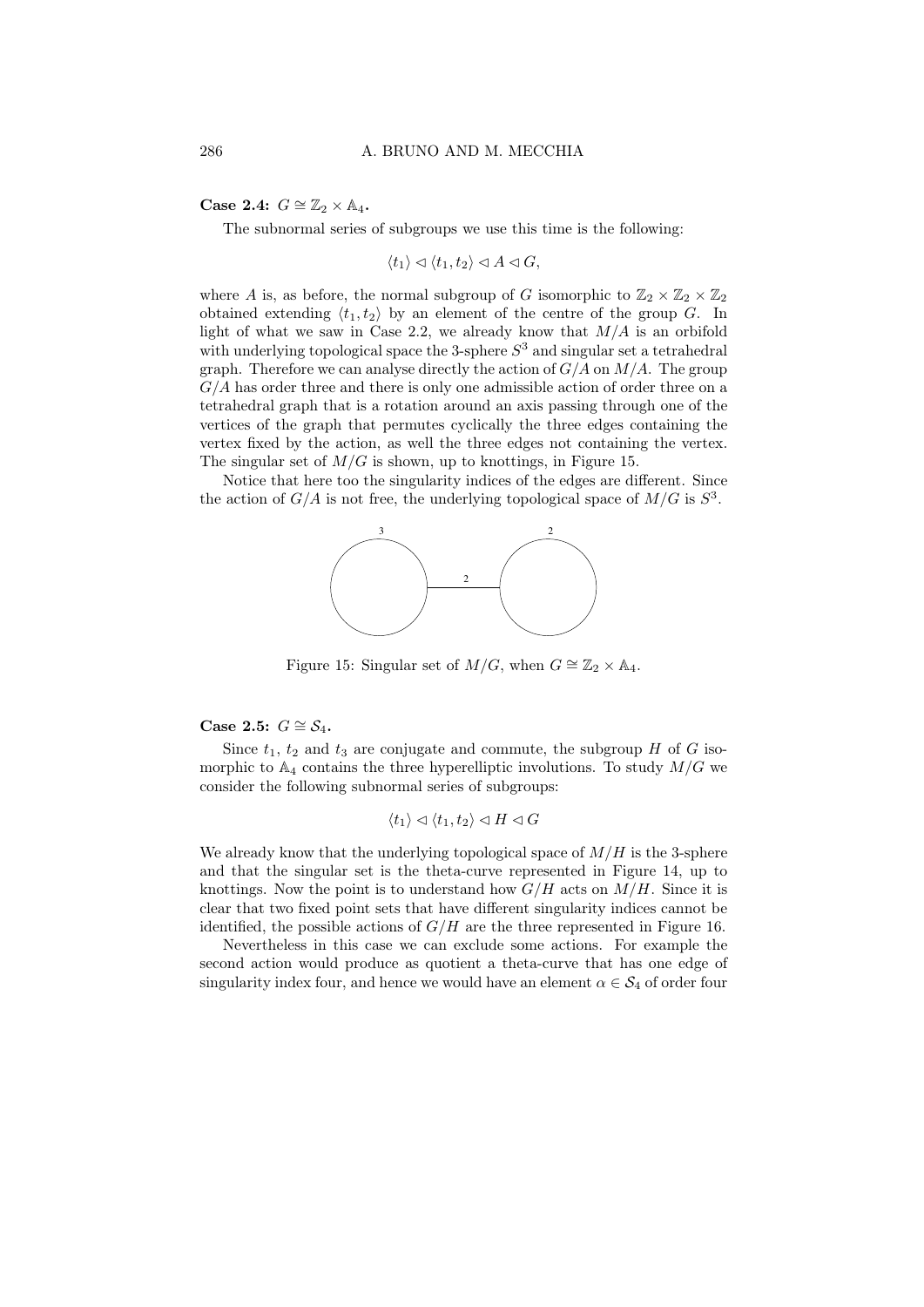

Figure 16: Possible actions of order two on the singular set of  $M/H$ .

and with non-empty fixed point set. This would mean that  $\alpha^2$  is a hyperelliptic involution of M, then  $\alpha$  projects to a symmetry that fixes pointwise a 3-bridge and by the positive solution of Smith Conjecture, this is impossible.

In this case we have a reason to reject also the third action. Notice that on  $M/(t_1, t_2)$  acts also the dihedral group  $\mathbb{D}_6 \cong G/(t_1, t_2)$ . The dihedral group with six elements is generated by a transformation of order two and by a transformation of order three. Since the transformation of order three acts on  $M/\langle t_1, t_2 \rangle$ , it must act also on its singular set, which is a theta-curve. Therefore, as we have already seen, the fixed point set of this transformation must be non-empty. Since the relation between the transformation of order two and the rotation of order three is dihedral in  $\mathbb{D}_6$ , the fixed point set of the involution is non-empty too and the involution acts as a strong inversion on the fixed point set of the rotation of order three (see Proposition 2.1).



Figure 17: Singular set of  $M/G$ , when  $G \cong S_4$ .

This means that the two fixed point sets intersect and this implies that the result of the action of  $G/\langle t_1, t_2 \rangle$  on  $S^3$  produces as singular set of the quotient a theta curve with two edges of singularity index two and one edge of singularity index three. This theta curve must be contained in the singular graph of  $M/G$ , but this does not happen for the "pince-nez" graph that we would obtain as singular set of the third action (while the tetrahedral graph resulting from the first case contains such a graph). Therefore both the second and the third actions are not admissible.

Finally the only possible combinatorial setting of the singular set of the orbifold  $M/G$  is the tetrahedral graph shown in Figure 17.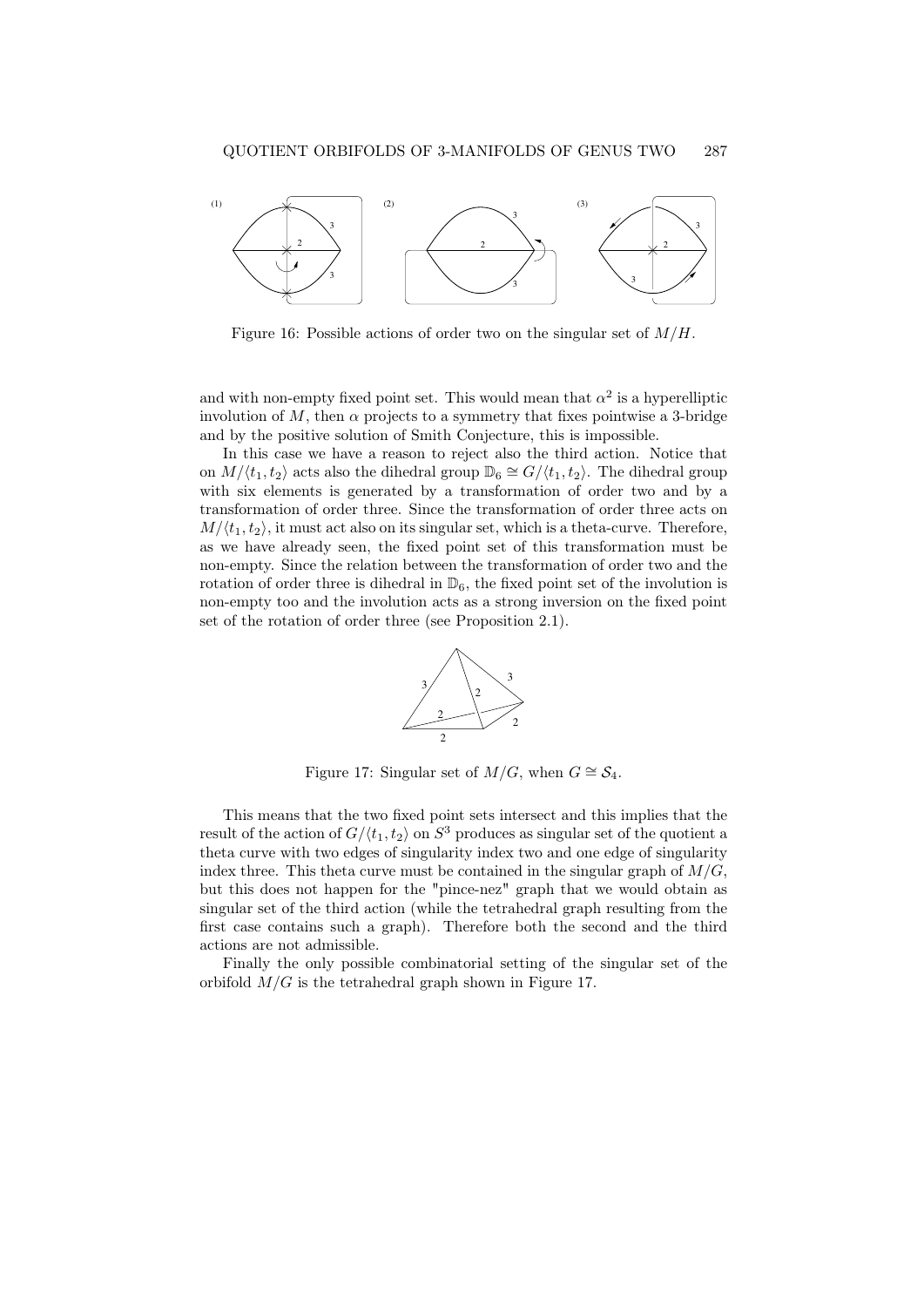

Figure 18: Reflections on the "pince-nez" graphs.

Case 2.6:  $G \cong \mathbb{Z}_2 \times S_4$ .

We consider the following subnormal series of subgroups of G

$$
\langle t_1 \rangle \lhd \langle t_1, t_2 \rangle \lhd A \lhd J \lhd G,
$$

where A, as before, is the subgroup of G isomorphic to  $\mathbb{Z}_2 \times \mathbb{Z}_2 \times \mathbb{Z}_2$  obtained extending  $\langle t_1, t_2 \rangle$  by an element that belongs to the centre of the group G and A is the normal subgroup of G isomorphic to  $\mathbb{Z}_2 \times \mathbb{A}_4$  and containing A as normal subgroup. We already know that the underlying topological space of  $M/J$  is  $S<sup>3</sup>$  and that its singular set is the "pince-nez" graph represented in Figure 15 (always up to knottings).



Figure 19: Admissible singular sets for  $M/G$ , when  $G \cong \mathbb{Z}_2 \times S_4$ .

It is clear that the action of  $G/J$  on  $M/J$  is a transformation with period two, since  $\mathbb{Z}_2 \times \mathbb{A}_4$  has index two in  $\mathbb{Z}_2 \times \mathcal{S}_4$ . The peculiarity of this case is that the singular set of the quotient is different according to the knotting of the "pince-nez" graph. In fact the action on the graph is combinatorially unique, but the result depends on the order of intersections of the two loops with the axis of the involution. The action with period two on these graphs is always a rotation that fixes pointwise the middle edge and leaves invariant the two loops, operating a reflection on each of them, but we have to distinguish between the two cases represented by the graphs of Figure 18. In the first case one of the two arcs, in which is divided the axis by the the intersection points between the axis and the first loop, does not contain any intersection point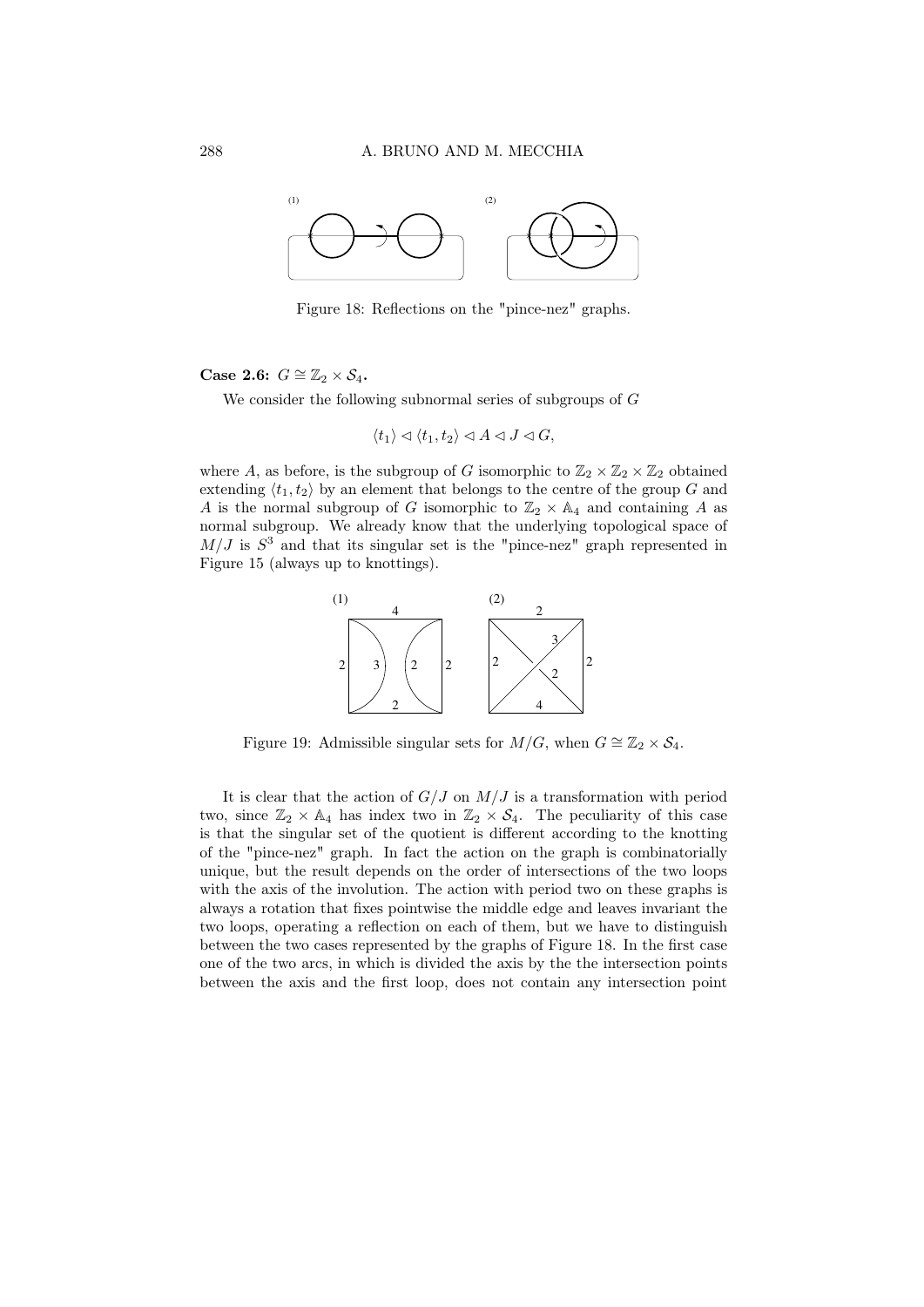of the second loop and the axis; in the second case both the arcs contain an intersection point of the second loop and the axis.

We obtain two possible singular sets for the orbifold  $M/G$ , which are shown, up to knottings, in Figure 19. In any case the underlying topological space is  $S^3$ .

In the table in Figure 20 we summarize the situation.

#### 4. The link case

In this section our aim is to generalize the work done in Chapter 3 on 2 fold branched coverings of 3-bridge knots extending our considerations to 2-fold branched coverings of 3-bridge links. In light of the definition of bridge number we can deduce that 3-bridge links can have a maximum of three components. Moreover, in contrast with the case of hyperbolic knots, the constituent knots of a hyperbolic link can also be all trivial.

We denote by  $t$  the hyperelliptic involution that is the covering transformation of L. In the last part of the proof of [16, Theorem 1] it is proved that, if  $L$ has more than one component, then  $t$  is central in  $G$ . Therefore we have that  $M/G \cong (M/\langle t\rangle)/(G/\langle t\rangle)$  and each element of G projects to a symmetry of L.

of  $S<sup>3</sup>$  lifts to a finite group acting on M and containing t in its centre; by Thurston orbifold geometrization Theorem we can suppose that it is contained up to conjugacy in  $G$ .

In this case, since a long list of graphs would be produced (with respect to the one of the previous chapter), we don't consider the singular set of the quotients. Our only aim this time is to analyse what the underlying topological space of this quotient is.

If  $L$  is a link, the symmetry group of  $L$  is not as simple as when  $L$  is a knot: it is no more true that it is a subgroup of a dihedral group. Let  $G_0$  be the normal subgroup of  $G$  which consists of the elements fixing setwise each component of Fixt. We denote by  $\overline{G}$  (resp.  $\overline{G}_0$ ) the quotient  $G/\langle t \rangle$  (resp.  $G_0/\langle t \rangle$ ; the group  $\bar{G}_0$  fixes setwise each component of L.

Clearly we have that the quotient group  $\bar{G}/\bar{G}_0$  is a subgroup of the symmetry group  $S_n$ , where *n* is the number of components of the link L, hence in our case  $\bar{G}/\bar{G}_0$  is either a subgroup of  $S_3$  or a subgroup of  $S_2$ . By Proposition 2.1,  $\bar{G}_0 \leq \mathbb{Z}_2(\mathbb{Z}_m \times \mathbb{Z}_n)$  for some  $m, n \in \mathbb{N}$ , i.e.  $\bar{G}_0$  is isomorphic to a subgroup of a generalized dihedral group. Therefore  $\bar{G}_0$  has an abelian subgroup of rank at most two of index at most two. We separately analyse the different cases.

### Case 1:  $\bar{G}_0 \cong \mathbb{Z}_2(\mathbb{Z}_m \times \mathbb{Z}_n)$ , i.e.  $\bar{G}_0$  is generalized dihedral.

We recall that the underlying topological space of  $M/\langle t \rangle$  is  $S^3$ . By Lemma 2.2, we obtain that the underlying topological space of the orbifold  $(M/\langle t\rangle)/\bar{G}_0 \cong$  $M/G_0$  is  $S^3$ . What remains to study now is the action of  $G/G_0$  on  $M/G_0$ , but  $G/G_0$  is either a subgroup of  $S_3$  or a subgroup of  $S_2$ , and hence it is cyclic or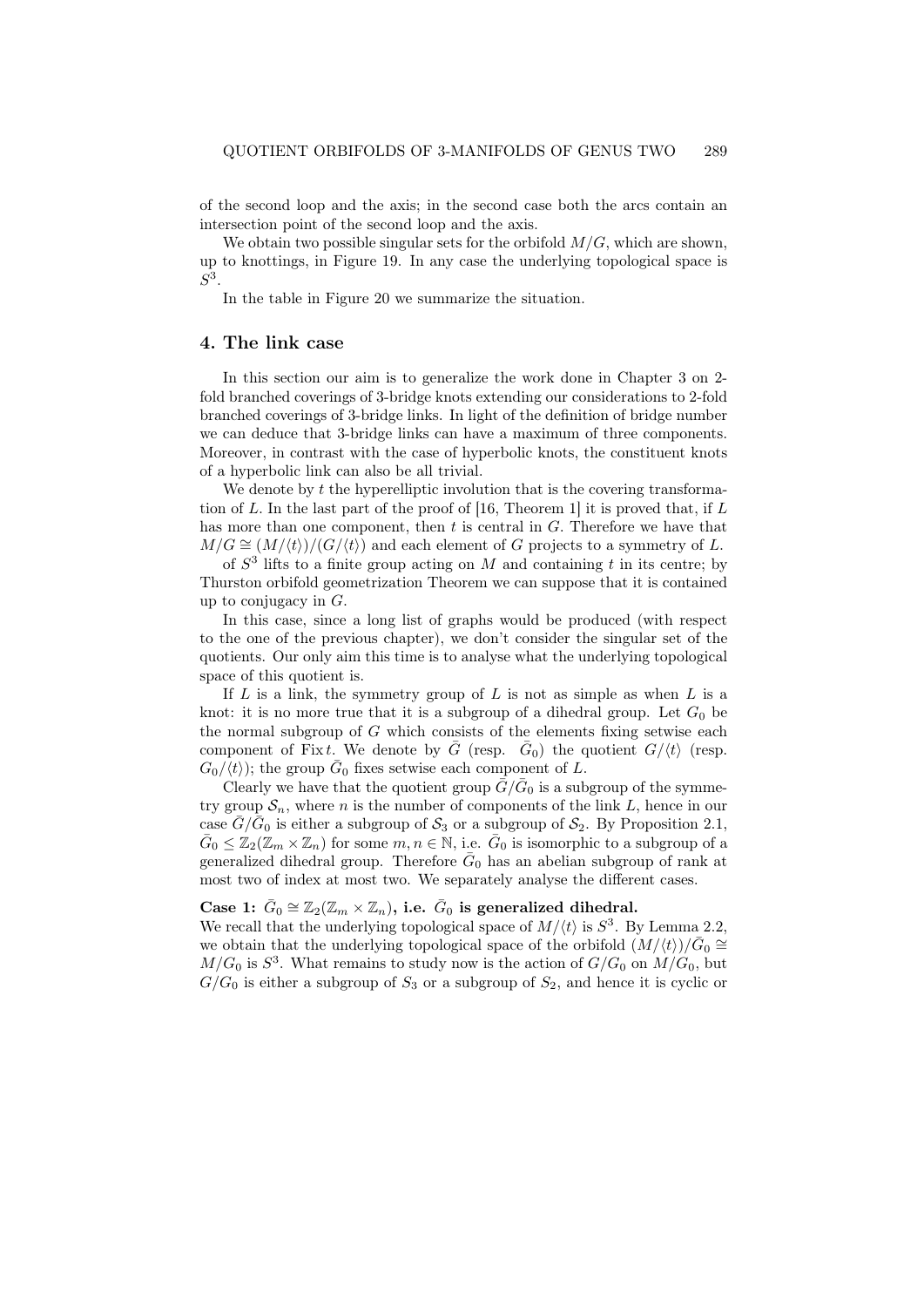

Figure 20: Admissible singular set for  $M/G$ . For the edges of singularity index 2 we omit the label.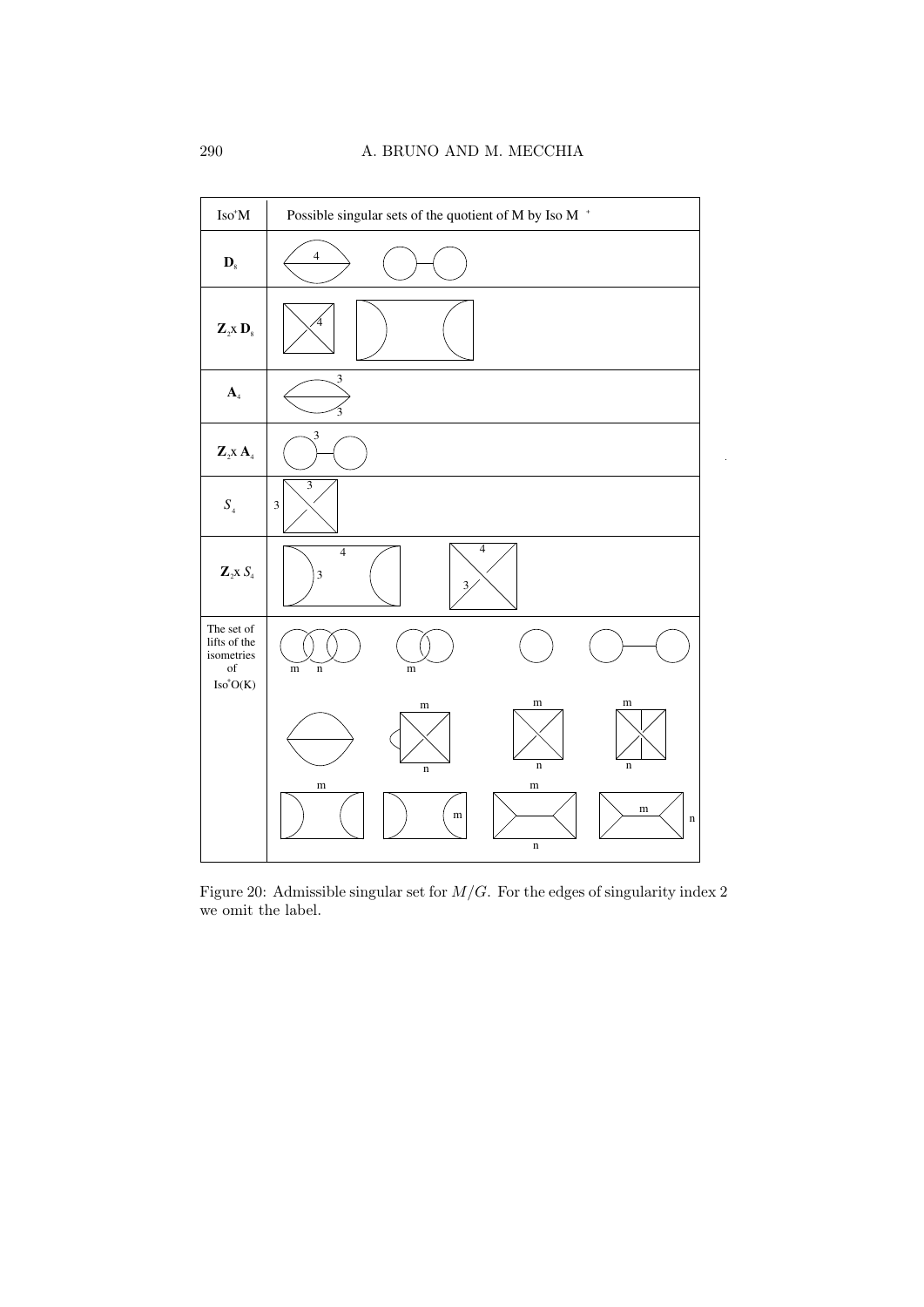dihedral. By Lemma 2.2, we obtain that the underlying topological space of  $M/G \cong (M/G_0)/(G/G_0)$  is either  $S^3$  or a lens space.

## Case 2:  $\bar{G}_0 \leq (\mathbb{Z}_m \times \mathbb{Z}_n)$ , i.e.  $\bar{G}_0$  is abelian.

In this case what is missing with respect to the previous one is the action of a strong inversion on a component of L. Again two cases can occur: rank  $\bar{G}_0 = 1$ or rank  $G_0 = 2$ .

### Case 2.1: rank  $\bar{G}_0 = 2$ .

In this case  $\bar{G}_0$  admits a subgroup either of type  $\mathbb{Z}_p \times \mathbb{Z}_p$  with p an odd prime or of type  $\mathbb{Z}_2 \times \mathbb{Z}_2$ .

We begin showing that the first case cannot occur. Suppose that there exists a subgroup D of  $\bar{G}_0$  such that  $D \cong \mathbb{Z}_p \times \mathbb{Z}_p$  for some prime  $p > 2$ . Let  $L_i$  be a connected component of the link  $L$  and let  $X_i$  be the subgroup of  $D$  made of the isometries that fix pointwise the component  $L_i$ . The group  $D/X_i$  acts faithfully on the component  $L_i$ , hence the group  $D/X_i$  must be either cyclic or dihedral. Clearly it cannot be dihedral, being a quotient of an abelian group. This means that  $D/X_i$  is cyclic, in particular isomorphic to  $\mathbb{Z}_p$ . Therefore, by Lemma 2.2 the group  $X_i$  is one of the two subgroups of D isomorphic to  $\mathbb{Z}_p$  that admit nonempty fixed-point set. This argument holds true for all the components of  $L$ : the components of  $L$  are two and, since D can be simultaneously conjugate to block-diagonal matrices (see proof of Lemma 2.2), L is the Hopf Link. Since the Hopf link is a well known 2-bridge link, this leads to a contradiction.

Suppose now that  $\bar{G}_0$  contains a subgroup D isomorphic to  $\mathbb{Z}_2 \times \mathbb{Z}_2$ , in this case we prove that the underlying topological space of  $M/G_0$  is  $S^3$ . Again we consider the quotient  $D/X_i$ , where  $X_i$  is the normal subgroup of D consisting of the isometries that fix pointwise the component  $L_i$  of  $L$ . In this case  $D/X_i$ can be either cyclic or the whole group D.

We suppose that  $X_i$  is trivial for some component  $L_i$ , thus  $D$  contains an L<sub>i</sub>-reflection which we denote by  $\alpha$ . Suppose that exists an element  $\beta \in \bar{G}_0$ of order different from two. This element must act as a rotation on the i-th component of L, but then, since  $\alpha$  is a L<sub>i</sub>-reflection, we have that  $\alpha\beta\alpha^{-1} = \beta^{-1}$ . This implies that  $\bar{G}_0$  admits a dihedral subgroup, that leads to a contradiction, being  $\bar{G}_0$  abelian. Therefore we obtain that  $\bar{G}_0$  is isomorphic to  $\mathbb{Z}_2 \times \mathbb{Z}_2$ . In this case we are done. In fact, since  $\mathbb{Z}_2 \times \mathbb{Z}_2$  is always generated by a couple of involutions with non empty fixed point set, then the underlying topological space of  $M/G_0 \cong (M/\langle t \rangle)/(G_0/\langle t \rangle)$  is  $S^3$ .

On the other hand, if  $X_i$  is non-trivial for each component  $L_i$  of the link  $L$ , then again we obtain a contradiction by Lemma 2.2. In fact, if  $D$  contains two involutions with non empty fixed point set, then L should be the Hopf link. If D contains three involutions with non empty fixed point set, the components of L should intersect in two points and this is impossible.

Summarizing we obtained that if  $\bar{G}_0$  has rank two, then  $M/G_0$  has always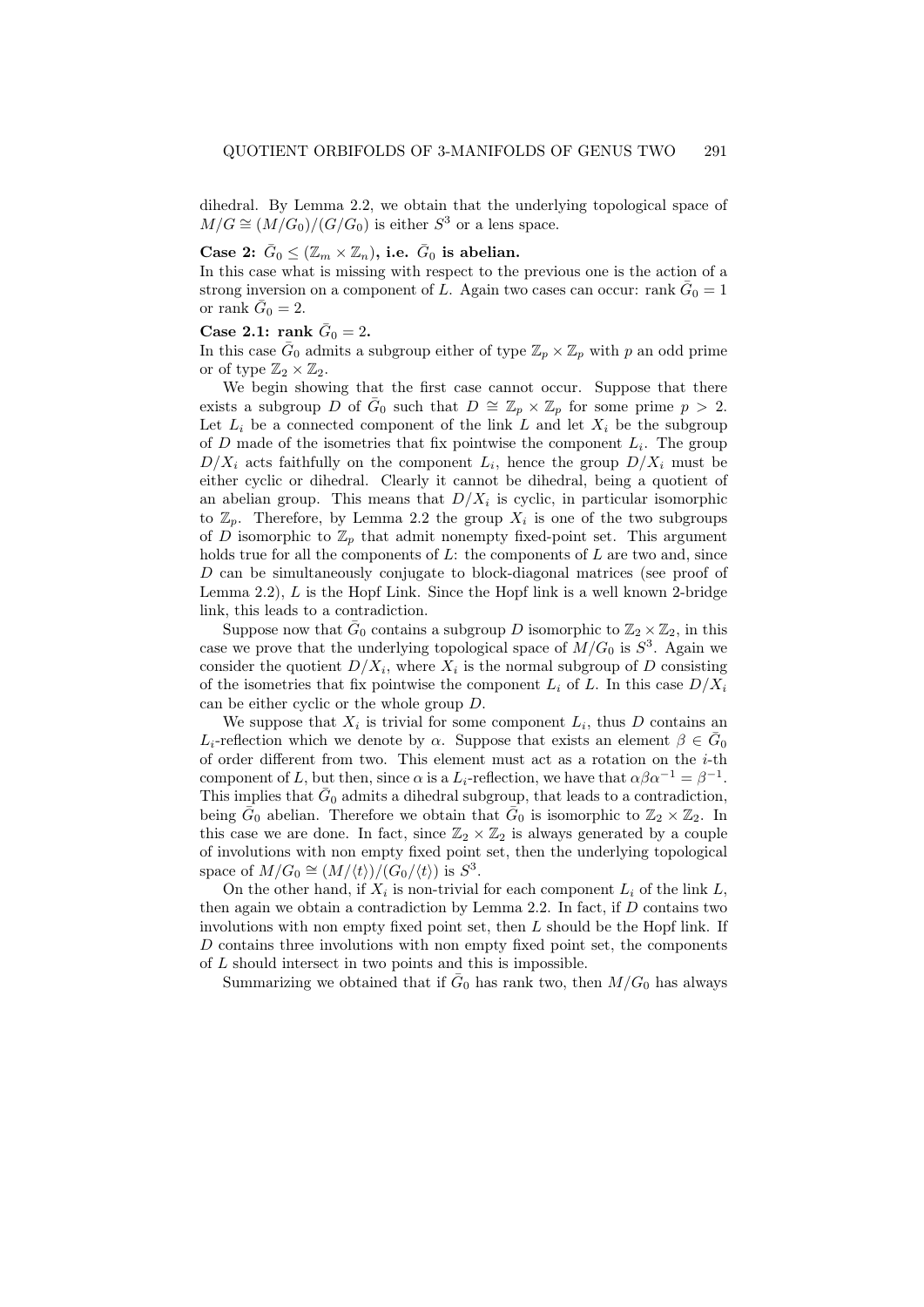underlying topological space  $S^3$ . As in the previous case, the group  $G/G_0$  is either cyclic or isomorphic to  $S_3$ , and this implies that the underlying topological space of  $M/G$  is either  $S^3$  or a lens space.

Case 2.2: rank  $\bar{G}_0 = 1$ , i.e.  $\bar{G}_0$  is cyclic.

The quotient of  $S<sup>3</sup>$  by a cyclic group of isometries is an orbifold with underlying topological space either  $S<sup>3</sup>$  or a lens space.

We distinguish two cases:  $\bar{G}_0$  admits at least one element acting with non empty fixed point set or  $G_0$  acts freely.

If  $\bar{G}_0$  does not act freely, then each element in the normalizer of  $G_0$  fixes setwise each curve fixed by a nontrivial element of  $G_0$ . In fact the different curves are fixed pointwise by elements of different order. This means that G fixes setwise at least a closed curve, therefore, thanks to Proposition 2.1, we can say that G must be a subgroup of a generalized dihedral group and we are done by Lemma 2.2.

On the other hand if  $\bar{G}_0$  acts freely, then the analysis of the quotient  $M/G$ is more complicated. If  $\bar{G} = \bar{G}_0$ , then the underlying topological space is a lens space.

Otherwise the quotient  $G/G_0$  is isomorphic to  $\mathbb{Z}_2$ ,  $\mathbb{Z}_3$  or  $\mathcal{S}_3$ .

If  $\bar{G}/\bar{G}_0 \cong \mathbb{Z}_3$ , then by Lemma 2.2 the group  $\bar{G}$  is abelian and the underlying topological space of  $M/G$  is either  $S^3$  or a lens space. If the components are three and  $\bar{G}/\bar{G}_0 \cong \mathbb{Z}_2$ , then one of the component of L is fixed setwise by  $\bar{G}$ and we are done.

In the remaining cases we can suppose that  $\bar{G}$  has an abelian subgroup of index two. Up to now we were able to prove that the underlying topological space of  $M/G$  is either  $S^3$  or a lens space, unfortunately in the remaining cases some groups can admit as underlying topological space of the quotient a prism manifold. By analyzing the remaining groups case by case, we can deduce more information about the situations in which a prism manifold can occur, but at this point we prefer to give a shorter argument that simply exclude tetrahedral, octahedral and icosahedral manifolds as underlying topological space of the quotient. Since  $\bar{G}$  has an abelian subgroup of index two, the group leaves invariant a fibration of  $S^3$  (see [11]). The quotient orbifold  $S^3/\bar{G}$  admits a Seifert fibration induced by the fibration of  $S^3$  left invariant by  $G$ . By [11, Lemma 2, the base 2-orbifold B of  $S^3/\bar{G}$  is the quotient of  $S^2$  by the action of  $\overline{G}$  (which is possibly non-faithfully.) Since G has an abelian subgroup of index 2, either B has a disk as underlying topological space or it is a 2-sphere with at most one singular point of index strictly greater than 2 (i.e. the cases with base 2-orbifold  $S^2(2,3,3)$   $S^2(2,3,4)$  and  $S^2(2,3,5)$  in [11, Table 4] are excluded).

If B has underlying topological space the 2-disk, then, by [6, Proposition 2.11], the underlying topological space of  $S^3/\bar{G}$  (and hence of  $M/G$ ) is either  $S^3$  or a lens space.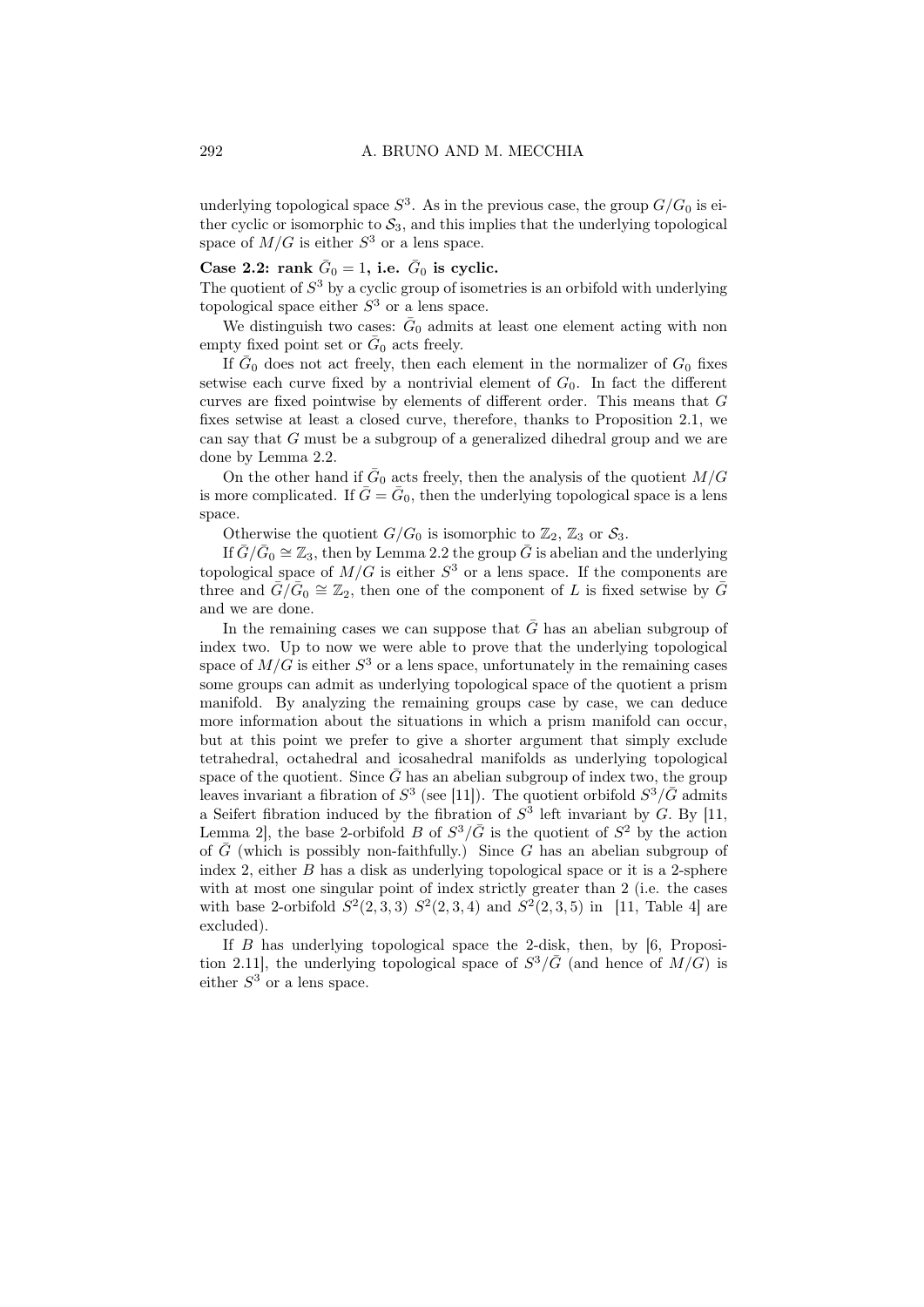On the other hand, if the base 2-orbifold has no boundary component, then, by forgetting the orbifold singularity of the fibers, we obtain, from the Seifert fibration of  $S^3/\bar{G}$ , a Seifert fibration of the underlying topological space of  $S^3/\bar{G}$ . The base 2-orbifold of the underlying topological space of  $S^3/\bar{G}$  can be obtained from  $B$  by dividing the index of the singular points by the singularity index of the corresponding fibers. The Euler number of the fibration is not affected by the singularity forgetting process. Since  $S^2(2,3,3)$   $S^2(2,3,4)$  and  $S<sup>2</sup>(2,3,5)$  are excluded as base 2-orbifolds, it turns out that the underlying topological space of  $S^3/\bar{G}$  is  $S^3$ , a lens space or a prism manifold (see [14] and [11, Table 2,3,4])

### 5. An example

In this section we describe an infinite family of hyperbolic 3-manifolds such that each of them is the 2-fold branched covering of three inequivalent knots, two of them with bridge number equal to three and the third one with bridge number strictly greater than three.

For any triple of nonzero integers  $(i, j, k)$  we can define the 3-bridge knot K*ijk* presented in Figure 21.



Figure 21: The knot K*ijk*.

In Figure 21 we have also drawn the axis of a strong inversion t of  $K_{ijk}$ . Let  $\mathcal{O}(K_{ijk})$  be the orbifold with underlying topological space  $S^3$  and  $K_{ijk}$  as singular set of index 2. We consider the quotient orbifold  $\mathcal{O}(\theta_{ijk}) := \mathcal{O}(K_{ijk})/\langle t \rangle$ which has  $S<sup>3</sup>$  as underlying topological space. The singular set is a theta-curve  $\theta_{ijk}$  with edges  $e_1, e_2$  and  $e_3$  and constituent knots  $A_1 = e_2 \cup e_3$ ,  $A_2 = e_1 \cup e_3$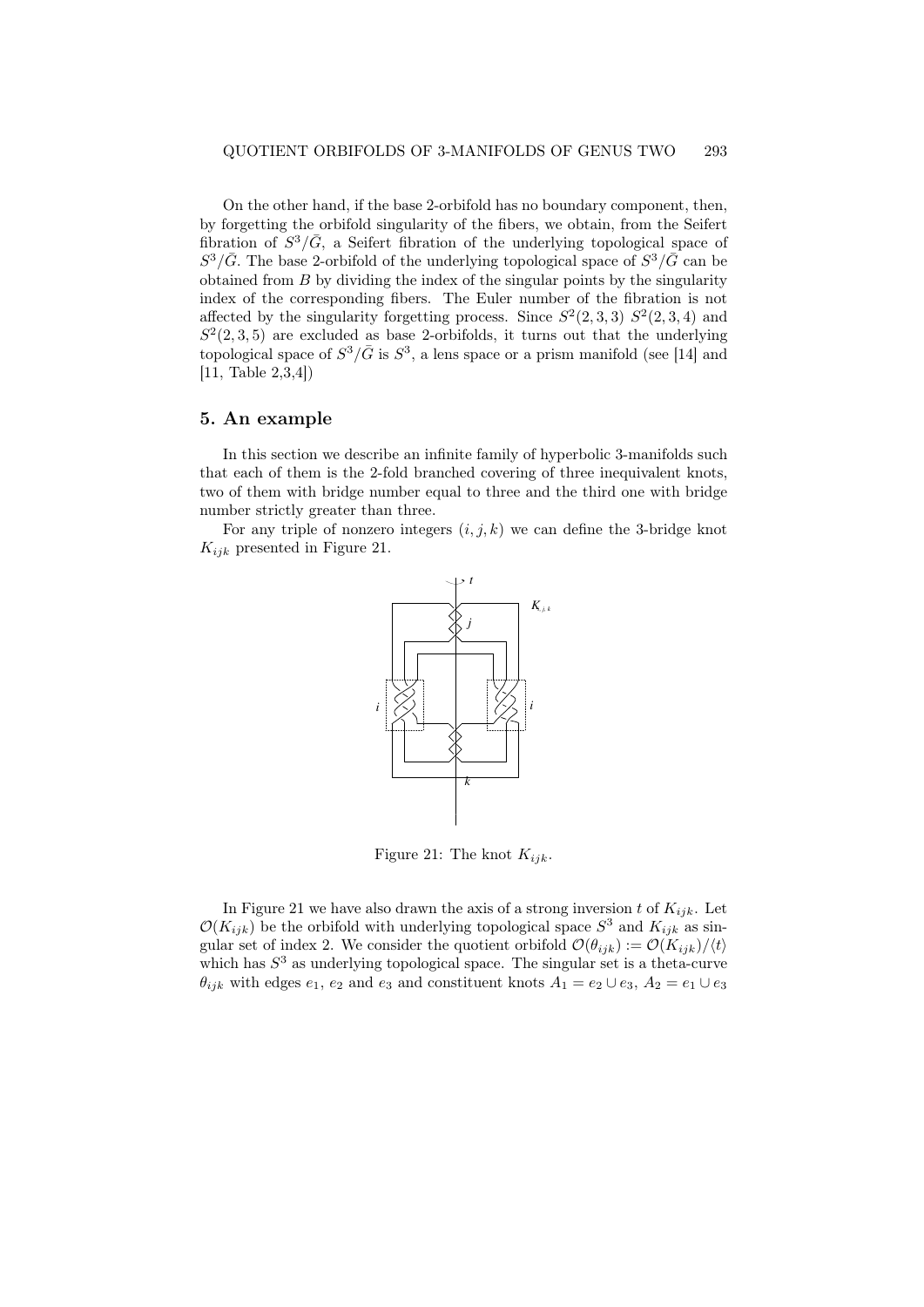

Figure 22: The theta curve  $\theta_{ijk}$ .

and  $A_3 = e_1 \cup e_2$ . The theta curve  $\theta_{ijk}$  is represented in Figure 22 (how to obtain this planar diagram of  $\theta_{ijk}$  is explained in [21]).



Figure 23: Symmetry of θ*iik*.

The three constituent knots are trivial and the preimage of  $e_1, e_2$  respectively  $e_3$  in the 2-fold cyclic branched covering of  $S^3$  along  $A_1$ ,  $A_2$  respectively  $A_3$  is  $K_1 = K_{ijk}$ ,  $K_2 = K_{jki}$  respectively  $K_3 = K_{kij}$ . Finally, if we take the two fold branched covering of  $K_1$ ,  $K_2$  or  $K_3$ , we get the same manifold M: the manifold M is the  $\mathbb{D}_4$  covering of  $\mathcal{O}(\theta_{ijk})$ . In [21] it is proved that M is hyperbolic for  $|i|, |j|, |k|$  sufficiently large. The isometry group of M was studied in [10]. Here we consider the case where two of the indices are equal, while the third one is different. If  $\{i, j, k\}$  is not of the form  $\{lm, (l-1)m\}$ , with m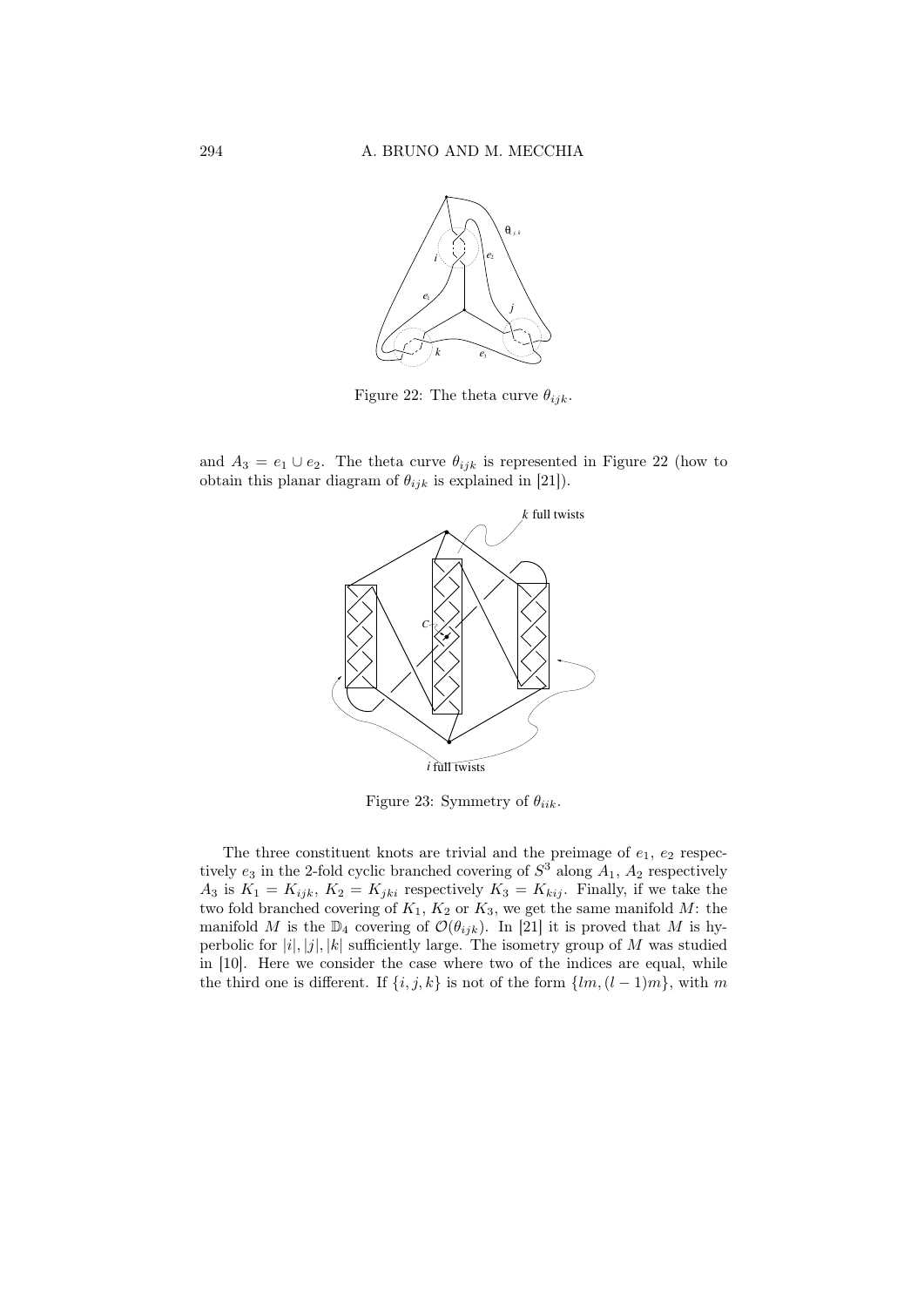

Figure 24: The singular set of  $M/G$ .

and l integers and l even, then the isometry group of M is isomorphic to  $\mathbb{D}_8$ and it does not contain any orientation-reversing isometry (see [10, page 8]). We denote by G the isometry group of M and we suppose  $i = j$ . In G there are three conjugacy classes of involutions, two of them consist of hyperelliptic involutions and correspond to the 3-bridge knots. One of the hyperelliptic involutions is central in  $G$ . The involutions in the third conjugacy class are not hyperelliptic. In this section we prove that the quotient orbifold of M by one of these involutions has underlying topological space  $S^3$ ; the singular set of this orbifold is a knot that has bridge number different from three. If  $i = j$ , the theta curve  $\theta_{iik}$  has a symmetry of order 2 exchanging the two vertices and leaving setwise invariant only one of the edges. In the diagram of  $\theta_{iik}$  presented in Figure 23 the symmetry is evident, it consists of a  $\pi$ -rotation around the point C. We denote this involution by  $\tau$ .

The quotient of  $\mathcal{O}(\theta_{iik})$  by  $\tau$  is an orbifold with  $S^3$  as underlying topological space and with the knotted pince-nez graph represented in Figure 24 as singular set. This orbifold is  $M/G$  (this situation corresponds to Case 2.1. in Section 3). We denote by  $l_0$  and  $l_1$  the loops of the pince-nez graph. In particular let  $l_1$  be the projection of the axis of  $\tau$  (the dotted line in Figure 24).

Now we consider the orbifold obtained by taking the 2-fold covering of M/G branched over the loop  $l_1$ . We remark that the loop  $l_1$  is a trivial knot. This gives an orbifold  $\mathcal{O}(\Gamma_{ik})$  with  $S^3$  as underlying topological space and the theta curve  $\Gamma_{ik}$  represented in Figure 25 as singular set (of singularity index 2).

To draw explicitly  $\Gamma_{ik}$  we use a planar diagram of the singular set of  $M/G$ where  $l_1$  has a trivial projection. In Figure 26 how to obtain such a diagram is explained. From this representation of the graph it is easy to reconstruct a diagram of  $\Gamma_{ik}$ . To help the reader, in Figure 25 we represent explicitly the axis of the involution acting on  $\mathcal{O}(\Gamma_{ik})$  that gives  $M/G$  as quotient.

The orbifold  $\mathcal{O}(\Gamma_{ik})$  is the quotient of M by the group generated by the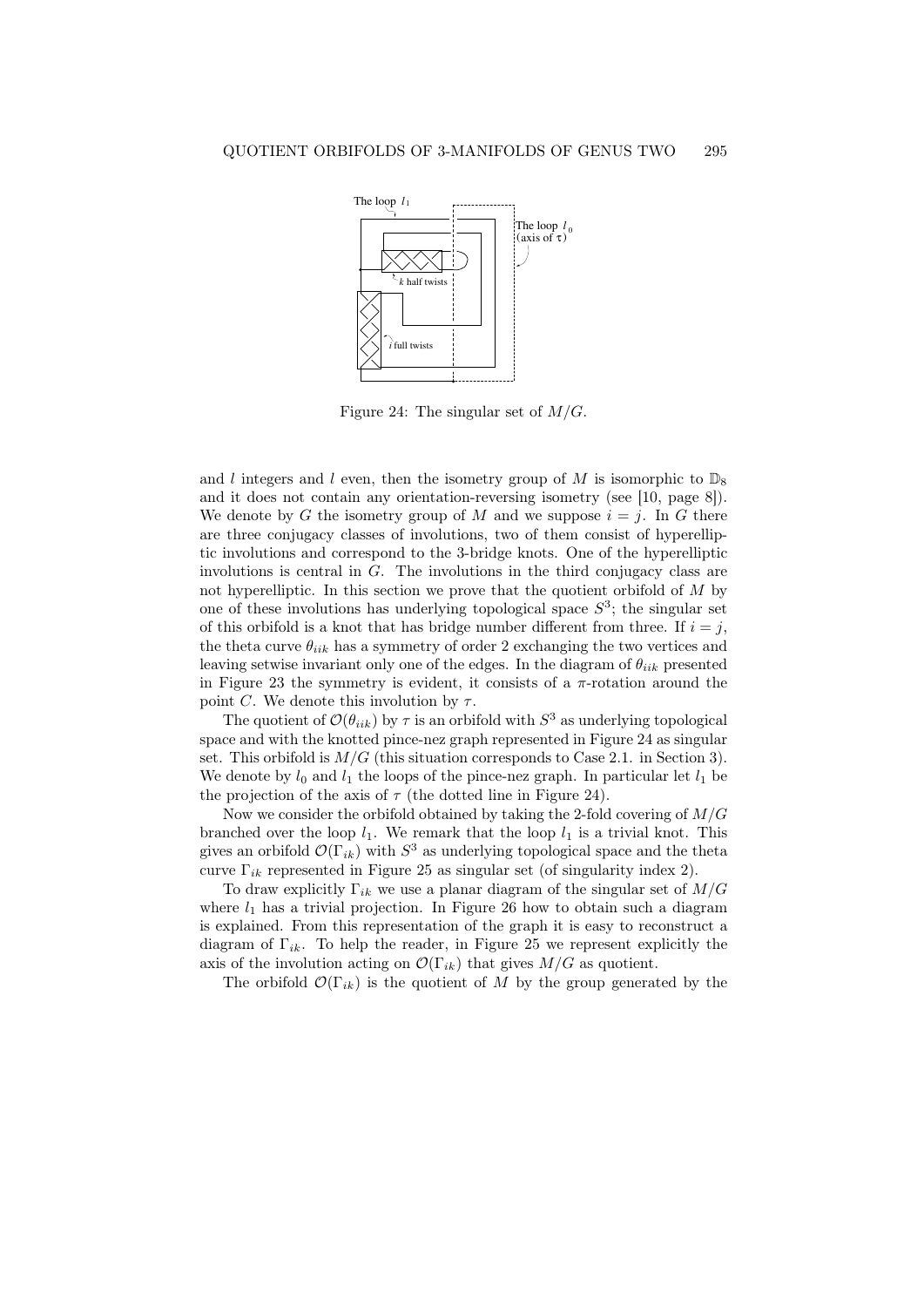





Figure 26: Equivalent diagrams of the singular set of  ${\cal M}/G$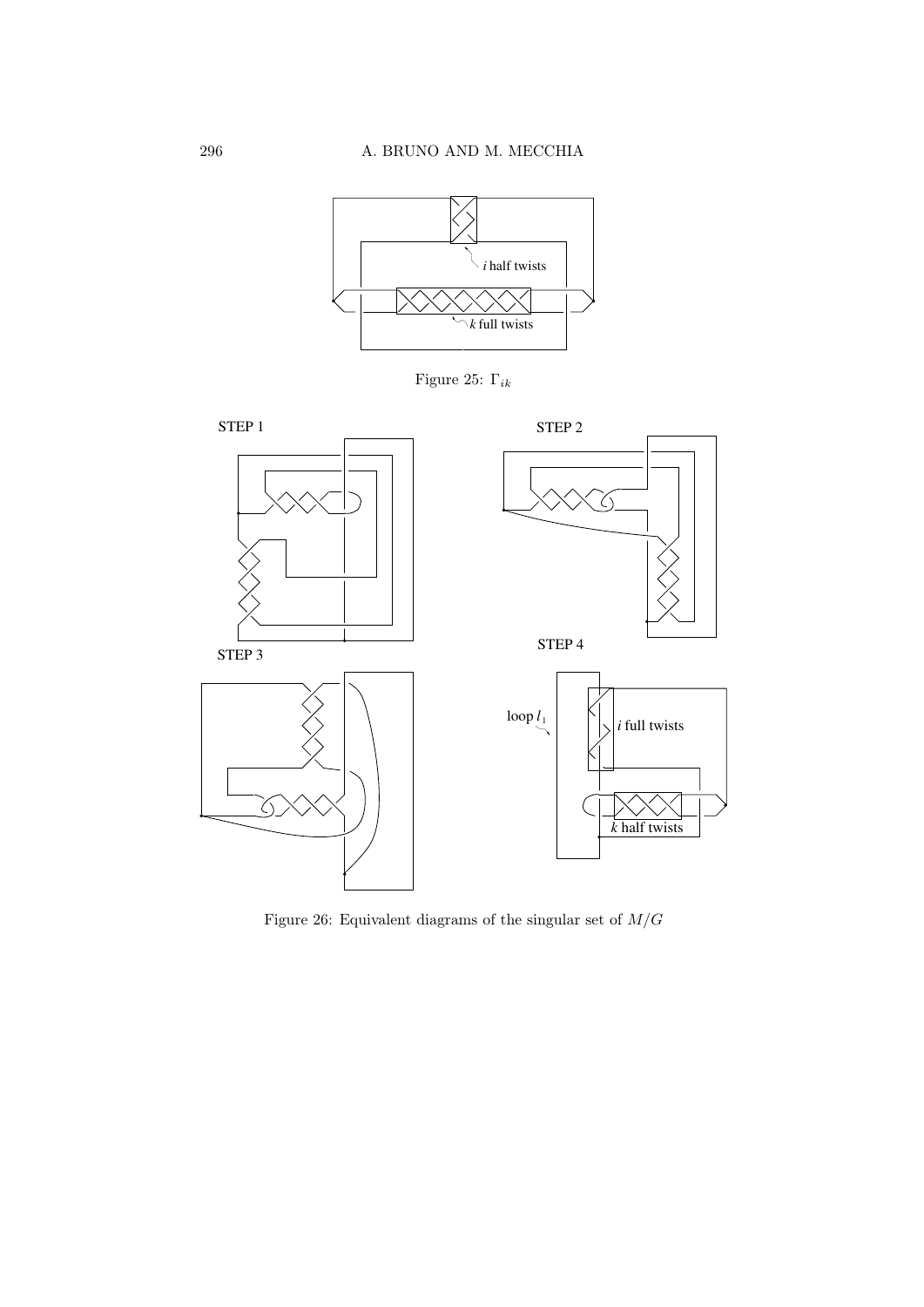

Figure 27: Γ*ik*

central hyperelliptic involution and by one involution that is not hyperelliptic (we call u such an involution). The orbifold  $M/\langle u \rangle$  is the two fold covering of  $\mathcal{O}(\Gamma_{ik})$  branched over the appropriate constituent knot. We remark that all the three constituent knots of  $\Gamma_{ik}$  are trivial. This implies that the underlying topological space of  $M/\langle u \rangle$  is  $S^3$  and that M is the 2-fold covering of  $S^3$  branched over the knot that is the singular set of  $M/\langle u \rangle$ . We denote this knot by  $L_{ik}$ . Since u is not hyperelliptic, the bridge number of  $L_{ik}$  is different from 3. Since the only knot with bridge number one is the unknot andthe 2-fold branched coverings of the 2-bridge knots are the lens spaces, these knots have bridge number strictly greater than three. We give a diagram of L*ik* in Figure 28 and Figure 29 shows a procedure to get it. Indeed an explicit diagram of  $L_{ik}$  is not necessary to get the properties we need. We remark that the Heegaard splitting induced by a minimal bridge presentation of L*ik* is not of minimal genus.



Figure 28: the knot L*ik*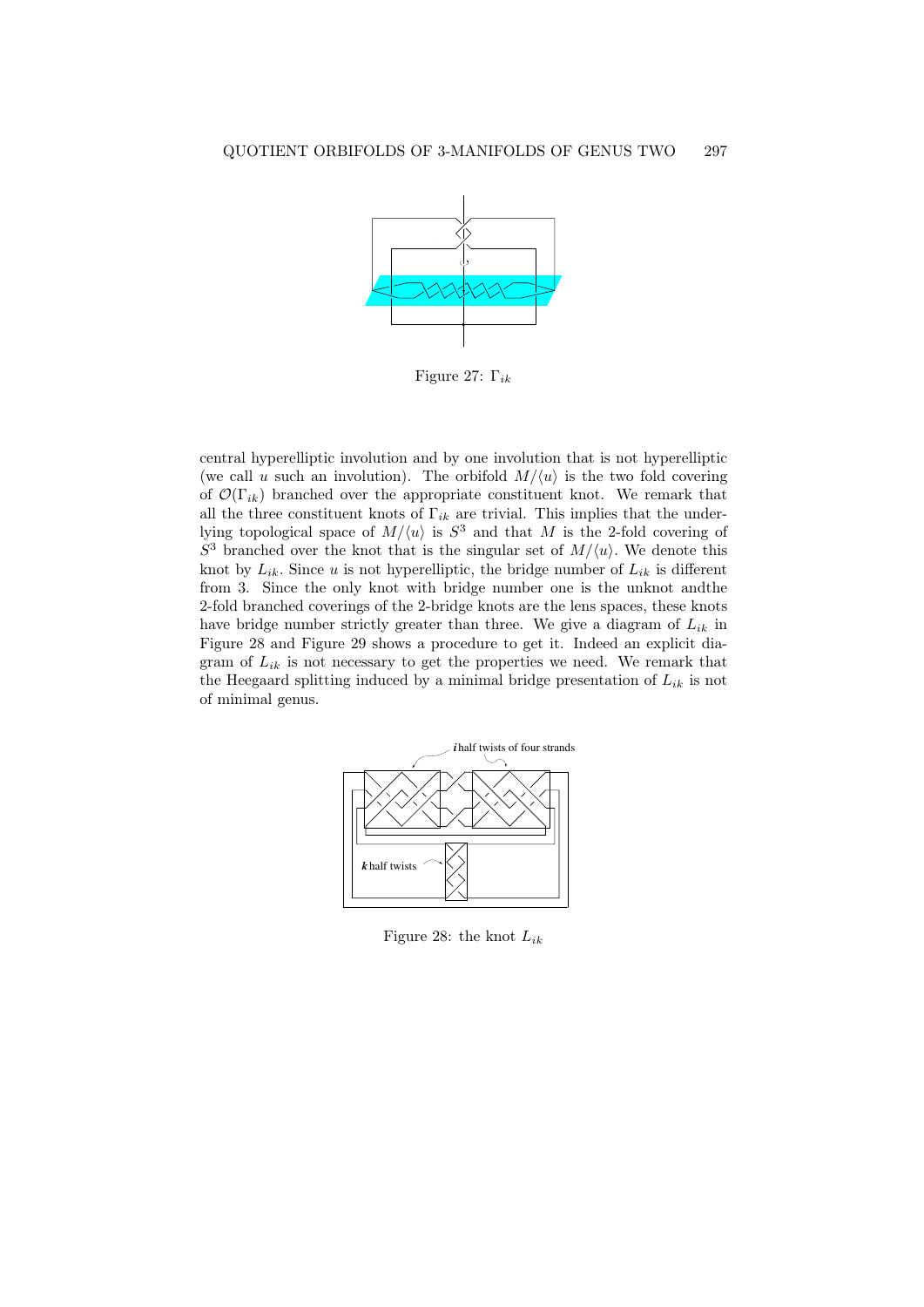

Figure 29: Equivalent diagrams of Γ*ik*

### Acknowledgements

The second author was partially supported by the FRA 2013 grant "Geometria e topologia delle varietà", Università di Trieste, and by the PRIN 2010-2011 grant "Varietà reali e complesse: geometria, topologia e analisi armonica".

#### **REFERENCES**

- [1] J. Berge and M. Scharlemann, *Multiple genus 2 Heegaard splittings: a missed case*, Algebr. Geom. Topol. 11 (2011), no. 3, 1781–1792.
- [2] M. Boileau, S. Boyer, R. Cebanu, and G. Walsh, *Knot commensurability and the Berge conjecture*, Geom. Topol. 16 (2012), no. 2, 625–664.
- [3] M. Boileau, S. Boyer, and G. Walsh, *On commensurability of knot complements*, preprint.
- [4] M. Boileau, B. Leeb, and J. Porti, *Geometrization of 3-dimensional orbifolds*, Ann. of Math. 162 (2005), no. 1, 195–290.
- [5] G. E. BREDON, *Introduction to compact transformation groups*, Academic Press, New York-London, 1972, Pure and Applied Mathematics, Vol. 46.
- [6] W.D. Dunbar, *Fibered orbifolds and crystallographic groups*, Ph.D. thesis, Princeton University, 1981.
- [7] J.E. Greene, *Lattices, graphs, and Conway mutation*, Invent. Math. 192 (2013), no. 3, 717–750.
- [8] J. Johnson, *Bridge positions and branched covers*, blog post available at http://ldtopology.wordpress.com/?s=Bridge+positions+and+branched+covers.
- [9] J. Kim, *Structures of geometric quotient orbifolds of three dimensional Gmanifolds of genus two*, J. Korean Math. Soc. 46 (2009), no. 4, 859–893.